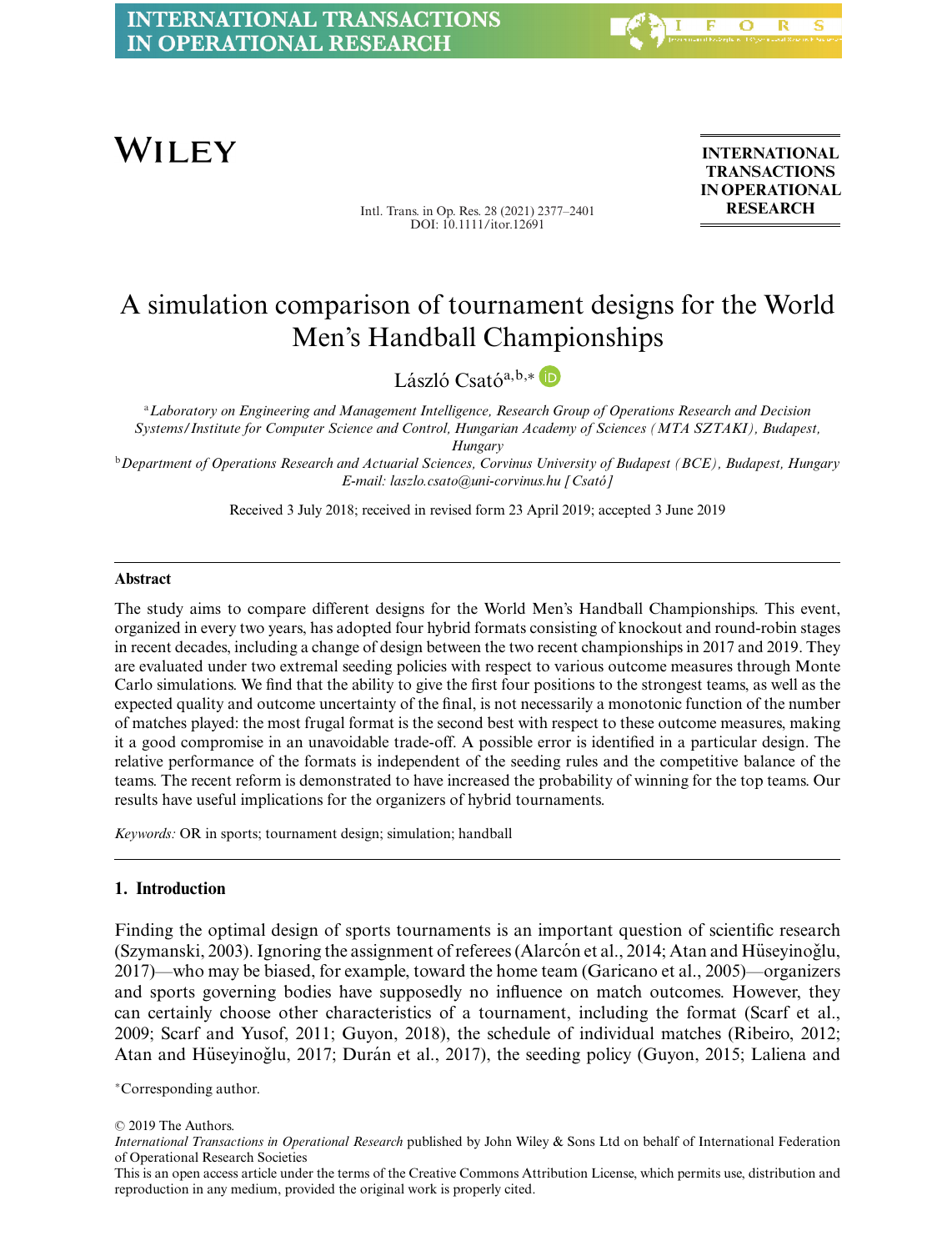López, 2019), or the progression rules (Csató, 2018a, 2018b, 2019b, 2019c; Dagaev and Sonin, 2018; Vong, 2017).

The current paper considers tournament designs as probabilistic mechanisms that select highquality alternatives (players or teams) in a noisy environment (Ryvkin, 2010). Operational research (OR) can play a prominent role here by analyzing the effects of different competition structures on particular aspects of the sporting event: given a particular metric as an objective, and respecting design constraints, it becomes possible to choose the most favorable version.

In sports involving pairwise matches, there are two fundamental tournament formats (Scarf et al., 2009). The first is the *knockout* tournament where matches are played in rounds such that the winners play against each other in the next round, while the losers are immediately eliminated from the tournament. The sole remaining player, the winner of the final, gets the first prize. The second basic design is the *round-robin* tournament where every competitor plays with each other such that they earn points based on their number of wins, draws, and losses. The winner is the team with the greatest point score. All other designs can be considered as variations, such as the *double elimination* (McGarry and Schutz, 1997; Stanton and Williams, 2013), the *Swiss system* (Appleton, 1995; Csató, 2013, 2017), and hybrids like the FIFA World Cup or the UEFA Champions League in association football.

Tournament success measures can be defined in a relatively straightforward way. On the other hand, the identification of design constraints is usually more complicated because they are rarely communicated by the administrators. The only plausible assumption seems to be that a format used in the past for a given tournament remains feasible in the future. However, this consideration does not help much when the tournament receives a modification to its structure only in parallel with a change in the number of competitors. For example, the FIFA World Cup was expanded to 24 teams in 1982, then to 32 in 1998, while the 2026 World Cup will have 48 finalist teams, but its format has remained the same for the same number of teams in these years. Similarly, the biannual European Men's and Women's Handball Championships started with 12 teams in 1994, and were expanded to 16 teams in 2002, but were organized according to the same structure for a given number of competitors. It means that suggesting a novel design has not much practical value unless it dominates the one applied in the real world in (almost) every respect.

In contrast, some high profile events have received a regular modification to their structure. We will analyze here a probably unique example, the IHF World Men's Handball Championship. This event has been held in every two years since 1993 and is one of the most important and prestigious championships for men's handball national teams along the Olympic games and the EHF European Men's Handball Championship, as handball is most popular in the countries of continental Europe, which have won all medals but one in the World Men's Championships. Attendance at the Championship in 2019, hosted by Denmark and Germany, was over 900,000, more than 9,000 per match.

The number of qualified teams has remained fixed at 24 since 1995, but the tournament format has changed several times over the last two decades. Between 1995 and 2001 (four events), there were group games in the preliminary round, followed by a knockout stage. This format was used again between 2013 and 2017 (three events). However, there were two subsequent group stages between 2003 and 2011 (five events), in three different variants, one of them returning in 2019. To conclude, there are four tournament structures implemented in recent years, including a change between the two recent tournaments. This indicates that the organizers experiment with finding the best design, which offers an extraordinary opportunity to compare them with the tools of OR.

*International Transactions in Operational Research* published by John Wiley & Sons Ltd on behalf of International Federation of Operational Research Societies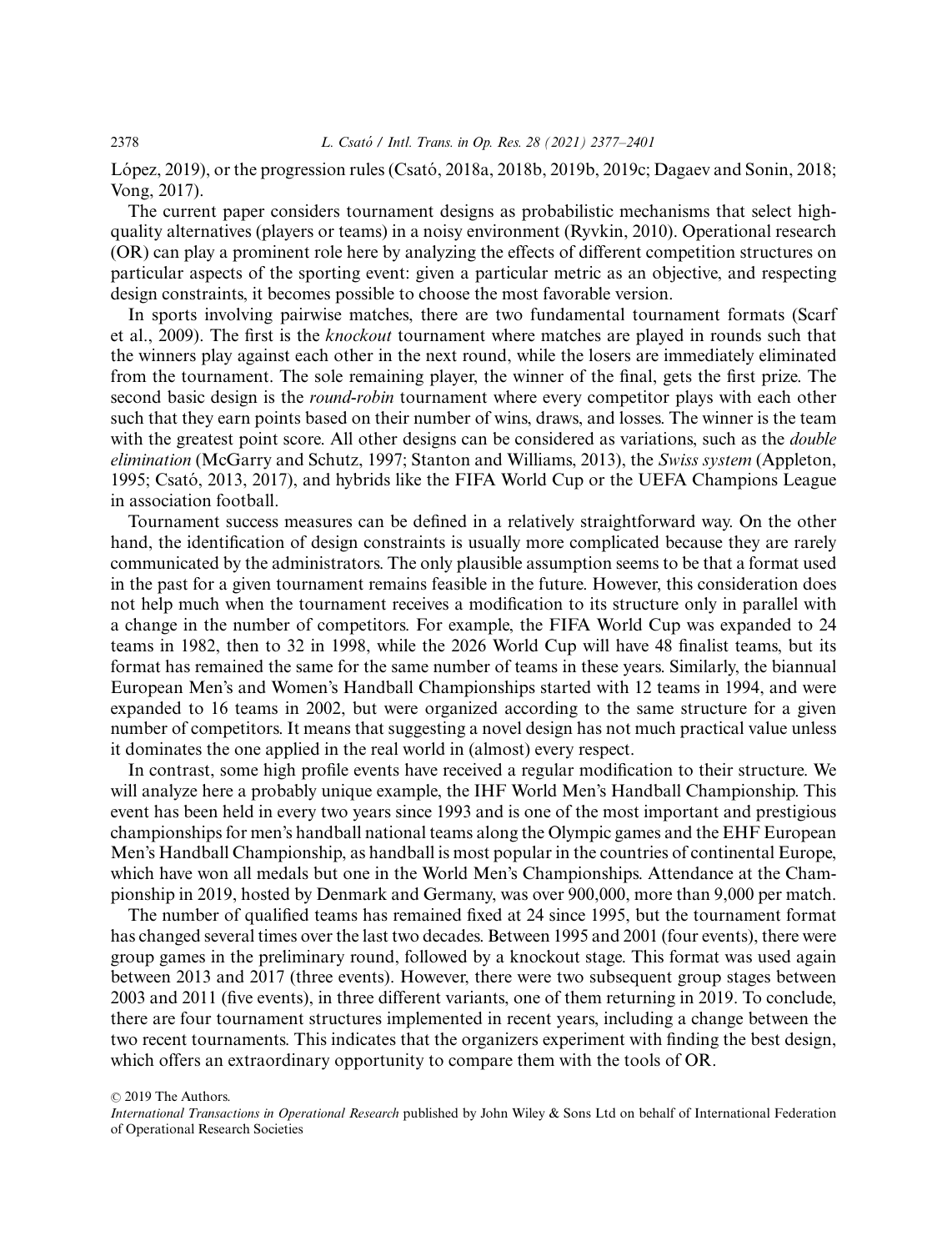It is clear that such complex designs, consisting of knockout and round-robin stages, can be analyzed only via Monte Carlo simulations. Academic literature has made several attempts to address similar problems. Scarf et al. (2009) propose a number of tournament metrics and describe how they may be evaluated for a particular design. The authors use the UEFA Champions League to illustrate their methodology. Scarf and Yusof (2011) extend this investigation by considering the effect of the seeding policy on outcome uncertainty while taking competitive balance into account. Goossens et al. (2012) examine four league formats that have been considered by the Royal Belgian Football Association. Lasek and Gagolewski (2015) compare the recently introduced competition format for the top association football division in Poland to the standard double round-robin structure. Yusof et al. (2016) develop a system called "E-compare of Soccer Tournament Structures" to assist decision makers in determining the fairest design for association football tournaments. Lasek and Gagolewski (2018) examine the efficacy of league formats in ranking football teams and find that the performance of formats consisting of round-robin stages mainly depends on the total number of matches played. Dagaev and Rudyak (2019) assess a recent reform of the seeding system in the UEFA Champions League. Csató (2019a) evaluates an alternative of the traditional multistage tournament design through the example of the EHF Champions League, the most prestigious men's handball club competition in Europe.

Most of these papers use specific models for simulating match results, however, we want to avoid the use of such sophisticated assumptions to compare the tournament formats for a number of reasons. First, we follow general works on the efficacy of sports tournaments (Appleton, 1995; McGarry and Schutz, 1997) or ranking methods (Mendonça and Raghavachari, 2000), which apply this choice. Second, at least according to our knowledge, there exists no particular prediction model fitted to handball results, contrary to the variety of methods making a good prediction on the outcome of a single match between two football teams (Maher, 1982; Dixon and Coles, 1997; Koning et al., 2003). The main difficulty is probably that handball is a fast, dynamic and high-scoring game, where professional teams now typically score between 20 and 35 goals each, therefore the technical analysis of a handball match poses a serious challenge (Bilge, 2012; Gruic´ et al., 2007). According to Dumangane et al. (2009), the dynamics of handball matches violate both independence and identical distribution, in some cases having a nonstationary behavior. In addition, some tournament designs analyzed here have been applied only once, so the lack of historical data prevents fitting a specific prediction model. Third, Krumer et al. (2017) prove that in round-robin tournaments among three or four symmetric contestants, there is a first-mover advantage driven by strategic effects arising from the subgame perfect equilibrium, while Krumer and Lechner (2017) give an empirical proof of this finding. Since all of our designs contain at least one group stage, even the schedule of the matches may influence the outcome of the tournament.

To summarize, the exact modeling of handball matches organized in such complicated hybrid designs seems to be beyond the current knowledge of the academic community. However, since our intention is only to compare the tournament formats, and not to estimate the chance of winning, a number of models within reason could be taken into consideration to determine the winners (Appleton, 1995). Nonetheless, this implies that all calculations are for comparative purposes only.

The main contribution and novelty of our research is the analysis of a particular—but by no means marginal—handball tournament by simulations, which has received several modifications to its format recently, indicating that the organizers are probably uncertain on its appropriate design. While the choice of tournament format is driven by a number of factors (Szymanski, 2003; Wright,

<sup>C</sup> 2019 The Authors. *International Transactions in Operational Research* published by John Wiley & Sons Ltd on behalf of International Federation of Operational Research Societies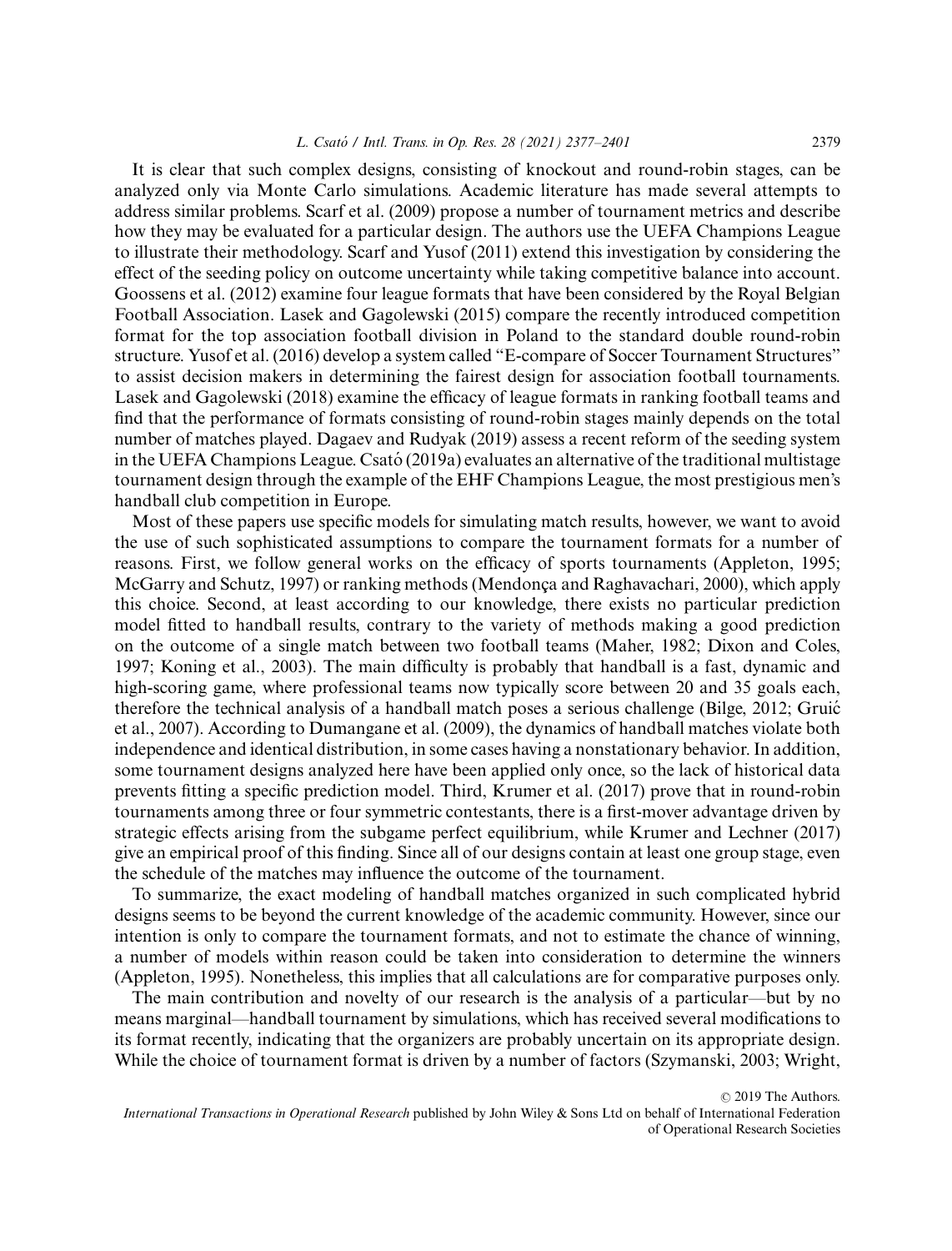2014), we focus on its ability to give the first four positions to the strongest teams, and on the quality and competitive balance of the championship final. Consequently, in the following, a design will be called more *efficacious*if it performs better with respect to *all* these criteria, which can be conflicting, hence this definition of efficacy is not guaranteed to produce a strict ranking of all formats.

Note that our definition does not coincide with the standard meaning of efficacy, the ability of a tournament to produce accurate rankings with respect to teams' true abilities. However, in our view, the latter approach is reasonable only in round-robin tournaments (Lasek and Gagolewski, 2018), or if the number of competitors is small (McGarry and Schutz, 1997; Mendonça and Raghavachari, 2000). Now the ranking outside the top four is unreliable and almost irrelevant as all designs are centered around the semifinals, while the tournament final has a prominent role in creating media attention, so taking only the ranking ability into account is not enough if the key determinants of demand (Borland and MacDonald, 2003) are unfavorable for the most important match.

We have some surprising findings, for example, the most frugal design in the number of matches played is the second best with respect to efficacy, thus it seems to be a good compromise in the unavoidable trade-off. This is mainly caused by the smaller groups of four teams each instead of six in the first round-robin stage, a suggestion is worth further consideration. Our calculations also reveal that the recent format change of the World Men's Handball Championship has increased the probability of winning for the top teams.

In short, the results will have useful implications for hybrid tournaments that are applied in several sports such as basketball, handball, and volleyball, some of them are presented at the end of the paper.

The paper is structured as follows. Section 2 describes the tournament designs, the metrics used for the comparison of different formats, and the simulation experiment. The results and their sensitivity analysis are detailed in Section 3. Finally, Section 4 discusses our main findings and concludes.

# **2. Methodology**

For the comparison of different tournament designs, it is necessary to use simulations as historical data are limited because some formats were applied only once.

#### *2.1. Tournament designs*

The IHF World Men's Handball Championships have been organized with 24 participating teams in four fundamentally different designs in recent decades. Our investigation is restricted to these tournament formats in order to avoid the question of whether the suggested design can be implemented in practice.

Each format contains one or two group stages. Groups are round-robin tournaments with all teams playing once against any other team in their group. In the case of two group stages, the results of the matches played in the preliminary round between teams of the same main round group are carried over to the main round (Csató, 2019b).

Organizers provide a strict final ranking at the end of the tournament, meaning that usually there are some placement matches played by the teams already eliminated. We focus on the first four

*International Transactions in Operational Research* published by John Wiley & Sons Ltd on behalf of International Federation of Operational Research Societies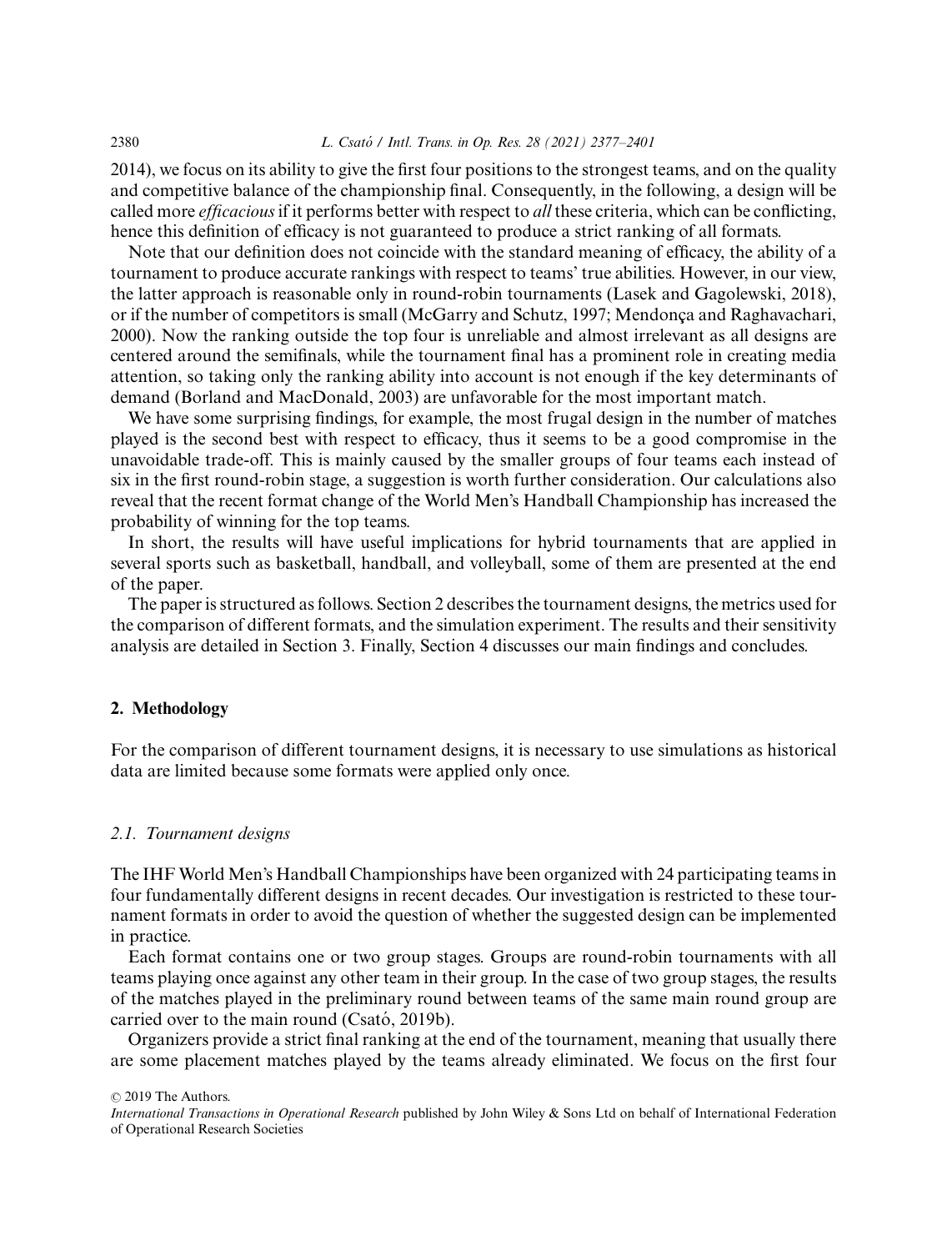|        |                        |     | Preliminary round | Main round |     |              |   |  |
|--------|------------------------|-----|-------------------|------------|-----|--------------|---|--|
| Format | Year(s) of application | Gr. | <b>Teams</b>      |            | Gr. | <b>Teams</b> |   |  |
| KO     | 1995-2001, 2013-2017   |     |                   |            |     | Knockout     |   |  |
| G64    | 2003                   |     |                   |            | 4   |              |   |  |
| G66    | 2005, 2009–2011, 2019– |     |                   |            |     |              |   |  |
| G46    | 2007                   |     |                   |            |     |              | 4 |  |

Table 1 Tournament formats of the IHF World Men's Handball Championships with 24 teams

 $Gr.$  = number of groups in the preliminary and main round, respectively; Teams = number of teams in each group of the preliminary and main round, respectively;  $Q =$  number of teams qualified from each group of the preliminary and main round, respectively.

places, our stylized model contains only a third-place game played between the two losers of the semifinals, similarly to the actual tournaments. Note that there were no playoffs for the 5th–8th place in the 2013 and 2017 World Men's Handball Championships.

In the following, the designs that have been used recently in the World Men's Handball Championships are presented. Table 1 and Figures A1–A4 provide an overview of them.

# *2.1.1. One group stage with six teams per group (KO)*

This design, presented in Figure A1, has been used in the World Men's Handball Championships between 1995 and 2001 as well as between 2013 and 2017. It contains one group stage with four groups of six teams each such that the top four teams qualify for the round of 16 (see Figure A1a), where a standard knockout stage starts (see Figure A1b).

# *2.1.2. Two group stages with six and four teams per group (G*64*)*

This design, presented in Figure A2, has been used in the 2003 World Men's Handball Championship, hosted by Portugal. It contains two group stages (see Figure A2a). The preliminary round consists of four groups of six teams each such that the top four teams qualify for the main round. The main round consists of four groups of four teams each such that two teams in each main round group are from the same preliminary round group, the first and the third, or the second and the fourth. Therefore, all teams play two further matches in the main round. Only the group winners of main round groups qualify for the semifinals in the knockout stage (see Figure A2b).

# *2.1.3. Two group stages with six and six teams per group (G*66*)*

This design, presented in Figure A3, has been used first in the 2005 World Men's Handball Championship and has been applied in 2009, 2011, and 2019. It contains two group stages (see Figure A3a). The preliminary round consists of four groups of six teams each such that the top three teams qualify for the main round. The main round consists of two groups of six teams, each created from two preliminary round groups. Therefore, all teams play three further matches in the main round. The top two teams of every main round group advance to the semifinals in the knockout stage (see Figure A3b).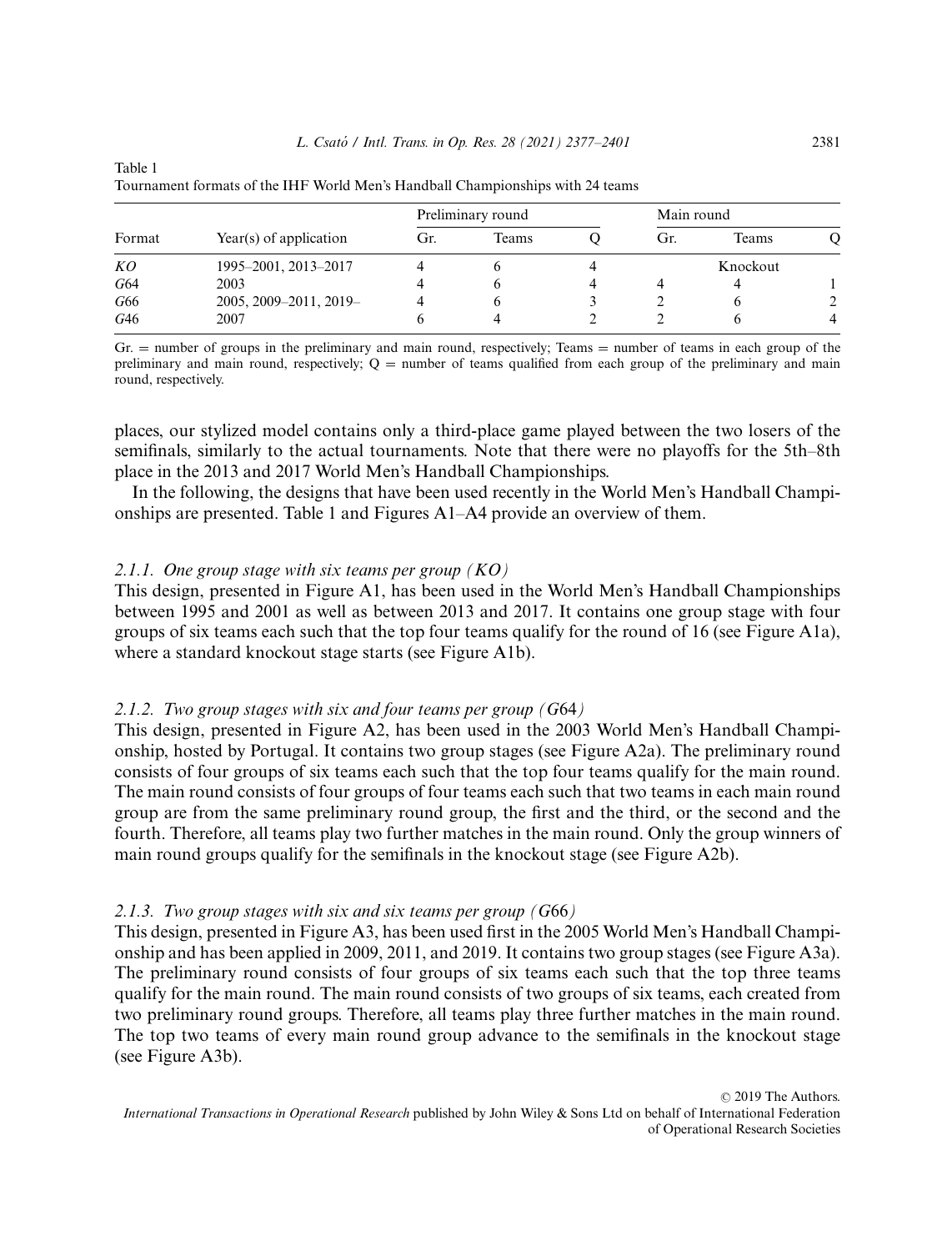# *2.1.4. Two group stages with four and six teams per group (G*46*)*

This design, presented in Figure A4, has been used in the 2007 World Men's Handball Championship, hosted by Germany. It contains two group stages (see Figure A4a). Teams are drawn into six groups of four teams each in the preliminary round such that the top two teams proceed to the main round. The main round consists of two groups, each created from three preliminary round groups. Therefore, all teams play four matches in the main round. Four teams of a main round group advance to the quarterfinals in the knockout stage (see Figure A4b).

# *2.1.5. Round-robin (RR)*

While the 24 competitors have never played a round-robin tournament, we use this basic format as a reference.

## *2.1.6. Seeding policy*

Seeding plays an important role in knockout tournaments (Hwang, 1982; Schwenk, 2000; Marchand, 2002; Groh et al., 2012; Karpov, 2016; Dagaev and Suzdaltsev, 2018; Karpov, 2018). It is not an issue in our case since the knockout stage of all formats is immediately determined by the previous group stage (see Figures A1–A4). On the other hand, all participants should be drawn into groups before the start of the tournament, and this policy may also influence the outcome (Guyon, 2015, 2018; Dagaev and Rudyak, 2019; Laliena and López, 2019).

In the recent World Men's Handball Championships, the pots were determined on the basis of geography and other aspects such as qualification results. For example, in the 2009 tournament, Pot 1 contained the host (Croatia), the defending World Champions (Germany), the champions of Europe (Denmark), and the third-placed team of the recent European Championship (France), where Croatia and Germany were the second- and fourth-placed teams, respectively.

We consider two variants of each tournament design called *seeded* and *unseeded*. In the seeded version, the preliminary round groups are seeded such that in the case of  $k$  groups ( $k = 6$  for design *G*46 and  $k = 4$  otherwise), the strongest *k* teams are placed in Pot 1, the next strongest *k* teams in Pot 2, and so on. Unseeded version applies fully random seeding. In this case, some strong teams, allocated in a harsh group, may have more difficulty in qualifying than weaker teams allocated in an easier group, which is inefficient and can be regarded as unfair.

Naturally, there is no need to seed the teams in the reference format *RR*.

## *2.2. Tournament metrics*

Following the literature (Horen and Riezman, 1985; Scarf et al., 2009; Dagaev and Rudyak, 2019), the following tournament success measures have been chosen:

- the probability that one of the best  $p$  teams wins the tournament;
- the probability that at least one of the best  $p$  teams plays in the final;
- the average pretournament rank of the winner, second-, third-, and fourth-placed teams;
- the expected quality of the final (the sum of the finalists' pretournament ranks);
- the expected competitive balance of the final (the difference between the finalists' pretournament ranks).

<sup>C</sup> 2019 The Authors.

*International Transactions in Operational Research* published by John Wiley & Sons Ltd on behalf of International Federation of Operational Research Societies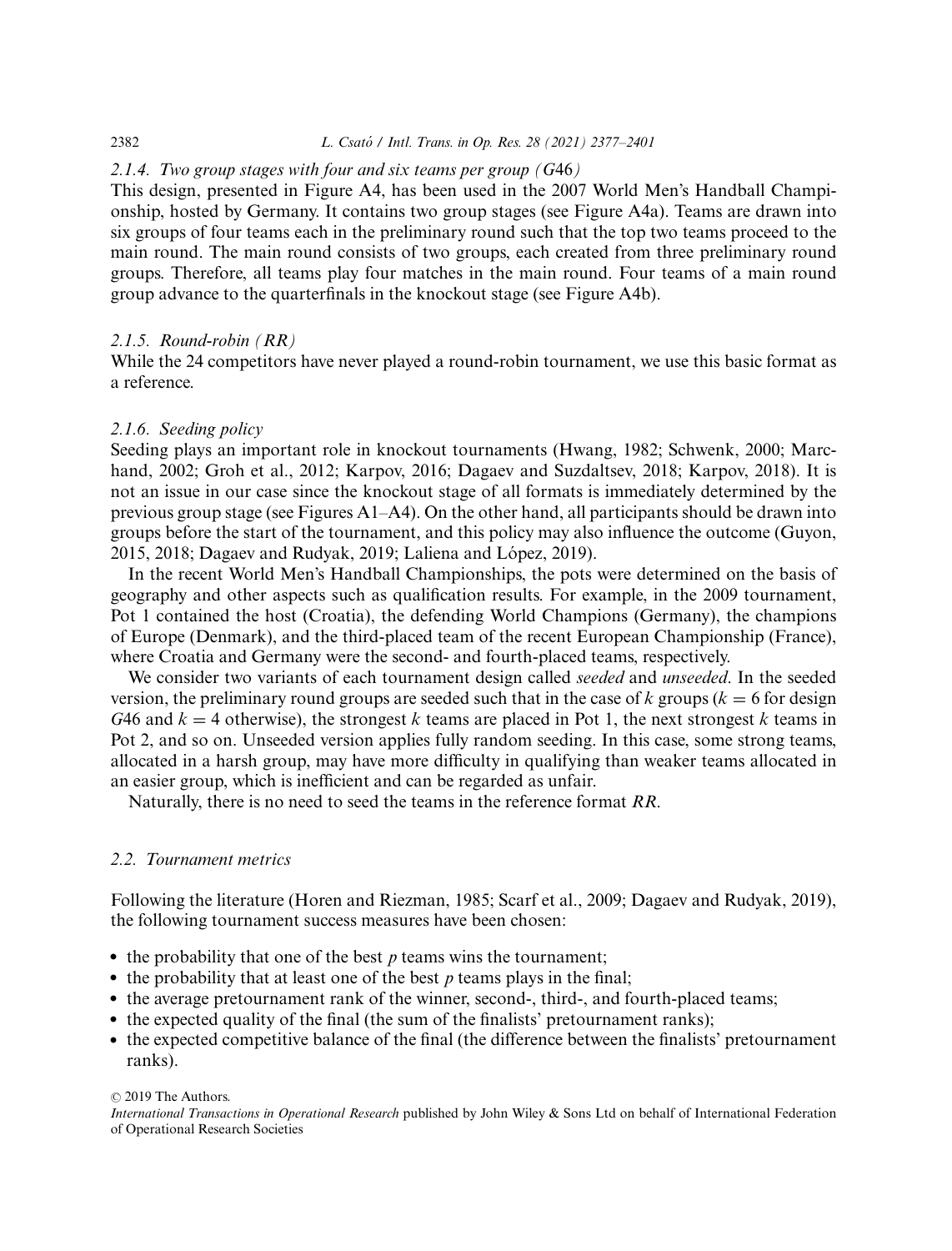

Fig. 1. The probability that team *i* beats its opponent (baseline,  $\alpha = 4$ ,  $\beta = 24$ ).

We focus only on the first four places because there was a third place game in all World Men's Handball Championships since 1995, however, other placement matches were organized arbitrarily.

#### *2.3. Simulation procedure*

Given the design and a prediction model for match results, we are able to simulate a complete tournament repeatedly and obtain estimates of any metrics of interest.

#### *2.3.1. Playing abilities*

The probability with which a given team would beat another team is fixed *a priori*. We have chosen a generalized version of Jackson's (1993) model for this purpose:

$$
p_{ij} = \frac{1}{1 + [(i + \beta)/(j + \beta)]^{\alpha}},\tag{1}
$$

where  $p_{i j}$  is the probability that team *i* defeats team *j*,  $\alpha$ ,  $\beta \ge 0$  are parameters, and  $1 \le i, j \le 24$ is the *identifier* of the teams. The model was used by Jackson (1993) and Marchand (2002) with  $β = 0$ . The role of this novel parameter β is to lessen the sharp increase of winning probabilities for the strongest teams. The function of  $\alpha$  is similar to the original model; its smaller or larger values reflect situations where there is a smaller or larger dispersion in the teams' strengths, respectively.

Stationarity and independence of the probability that team *i* beats team *j* is assumed; it does not change throughout the tournament and is independent of the previous results. While in practice they are dynamic and changing probabilities are expected to alter the outcome of the tournament on a single occasion, it seems to be reasonable that stationary probabilities are good approximations of long-run averages (McGarry and Schutz, 1997).

Baseline results are obtained with  $\alpha = 4$  and  $\beta = 24$  but a robustness check will be provided for both parameters. Figure 1 shows the probabilities of beating the opponents for certain teams as

*International Transactions in Operational Research* published by John Wiley & Sons Ltd on behalf of International Federation of Operational Research Societies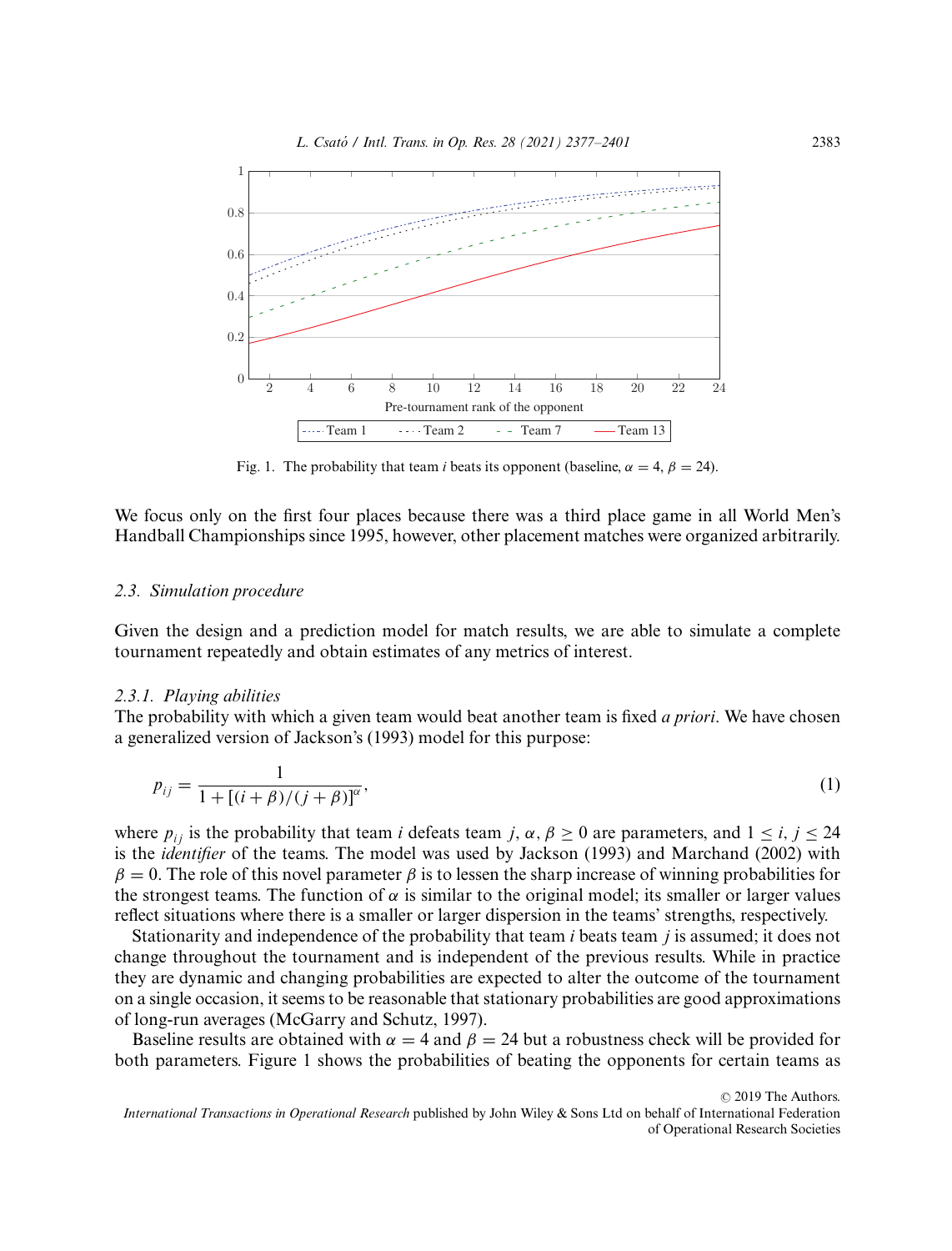derived from formula (1). Our choice somewhat follows the idea behind Matrix I of McGarry and Schutz (1997): adjacent teams are closely matched (team  $k - 1$  defeats team  $k$  with a probability of no more than 0.54), but the difference between a top team and an underdog is significant (the strongest team has greater than 90% chance to win against the last five teams).

### *2.3.2. Technical details*

A handball game may be tied at the end of the regular playing time. If a winner has to be determined, namely, in the knockout stage of a tournament, it is followed by the first and (if it is necessary) the second overtime of 10 minutes, and the match is finally decided with penalty throws. It is a less frequent event than a draw in football, for example, in the 2017 World Men's Handball Championship, which was organized according to format *KO*, there were three draws from the 60 group matches, and one draw from the 16 matches of the knockout stage. Thus, following McGarry and Schutz (1997), draws are not allowed in the simulation. This is not to be confused with ties in the ranking of round-robin groups, resolved in our simulations with an equal-odds "coin toss."

Every simulation has been run one million times  $(N = 1,000,000)$  such that two matrices with match outcomes have been generated for each possible pair of opponents in every run because some teams may play two matches against each other (however, it is not possible before the semifinals). After that, these outcomes have been plugged into the competition formats analyzed to study the outcome of the tournament: we have recorded the identifier of the first four teams and the teams which play the final in each run. Thus, any differences in tournament metrics are solely caused by the designs.

The validity of the simulation procedure has been tested in several ways. First, a matrix representing equality among all teams ( $p_{ij} = 0.5$  for all combinations of *i* and *j*) has led to, as expected, an outcome where all teams are placed first to fourth equally often. Second, simulations with a fully deterministic matrix  $(p_{ij} = 1 \text{ if } i < j)$  have been analyzed. It still shows the differences between our tournament designs. For example, in the seeded versions of *G*66 and *G*46, the four best teams are guaranteed to occupy the first four places in their natural order. However, in the seeded *KO* and *G*64, the two strongest teams can meet in the semifinals with a probability of 1/3. Regarding the unseeded variants, the worst team that may qualify for the semifinals is the sixth in *G*46, the seventh in *KO*, and the 14th in *G*64 and *G*66. Finally, some values have been changed in the fully deterministic matrix in order to see whether they function in an expected way.

#### **3. The comparison of tournament designs**

In the following, our findings on the four tournament designs that have been used in the recent World Men's Handball Championships are reviewed.

### *3.1. Match distribution*

By looking at the tournament formats, it can be realized that two teams may play at most two times against each other, and this number could be two only if one of these matches is a semifinal, the final, or the third-place game.

*International Transactions in Operational Research* published by John Wiley & Sons Ltd on behalf of International Federation of Operational Research Societies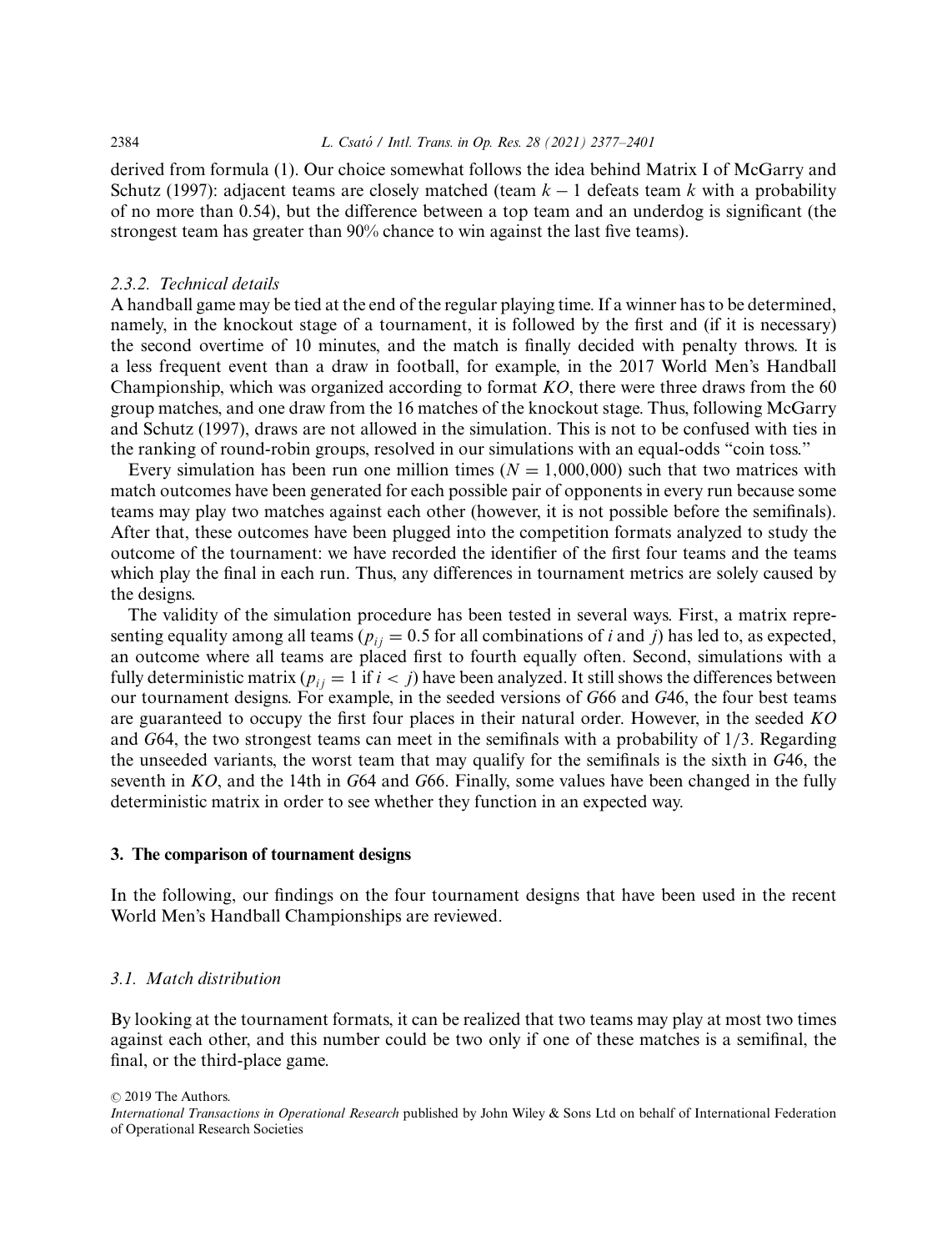

Fig. 2. The distribution of matches played in different tournament designs.

Each design requires different number of matches:

- A round-robin tournament with 24 teams contains  $24 \times 23/2 = 276$  games.
- A round-robin tournament with 24 teams contains  $24 \times 23/2 = 276$  games.<br>Format *KO* contains  $4 \times 6 \times 5/2 = 60$  games in the group stage, and  $8 + 4 + 2 + 2 = 16$  games in the knockout stage, that is, 76 in total.
- Format *G*64 contains  $4 \times 6 \times 5/2 = 60$  games in the preliminary round,  $4 \times 4 \times 2/2 = 16$  games
- in the main round, and  $2 + 2 = 4$  games in the knockout stage, that is, 80 in total.<br>Format *G*66 contains  $4 \times 6 \times 5/2 = 60$  games in the preliminary round,  $2 \times 6 \times 3/2 = 18$  games
- in the main round, and  $2 + 2 = 4$  games in the knockout stage, that is, 82 in total.<br>Format *G*46 contains  $6 \times 4 \times 3/2 = 36$  games in the preliminary round,  $2 \times 6 \times 4/2 = 24$  games in the main round, and  $4 + 2 + 2 = 8$  games in the knockout stage, that is, 68 in total.

Besides the total number of matches, its distribution, presented in Figure 2, is also interesting. This reports the number of teams with a given number of matches, for example, under the design *KO*, eight teams play five matches. In *G*46, half of the teams play only three matches, however, the others play at least seven. For the three remaining designs, the minimum number of games to be played by a team is five. The maximum is nine in *KO* and *G*64, while 10 in *G*66 and *G*46.

# *3.2. Main results*

We have tested the simulations with the unseeded variant of tournament design *KO* for various number of independent runs (Figure 3). Since two success measures, the proportion of tournament wins for the highest ranked team and the proportion of tournament finals between the two highest ranked teams are stable after one million  $(10<sup>6</sup>)$  runs, we have decided to implement all of our following simulations with one million runs.

The first tournament metric is analyzed, the probability that one of the best *p* teams wins the tournament is shown in Figure 4 for some tournament designs. As expected from the number of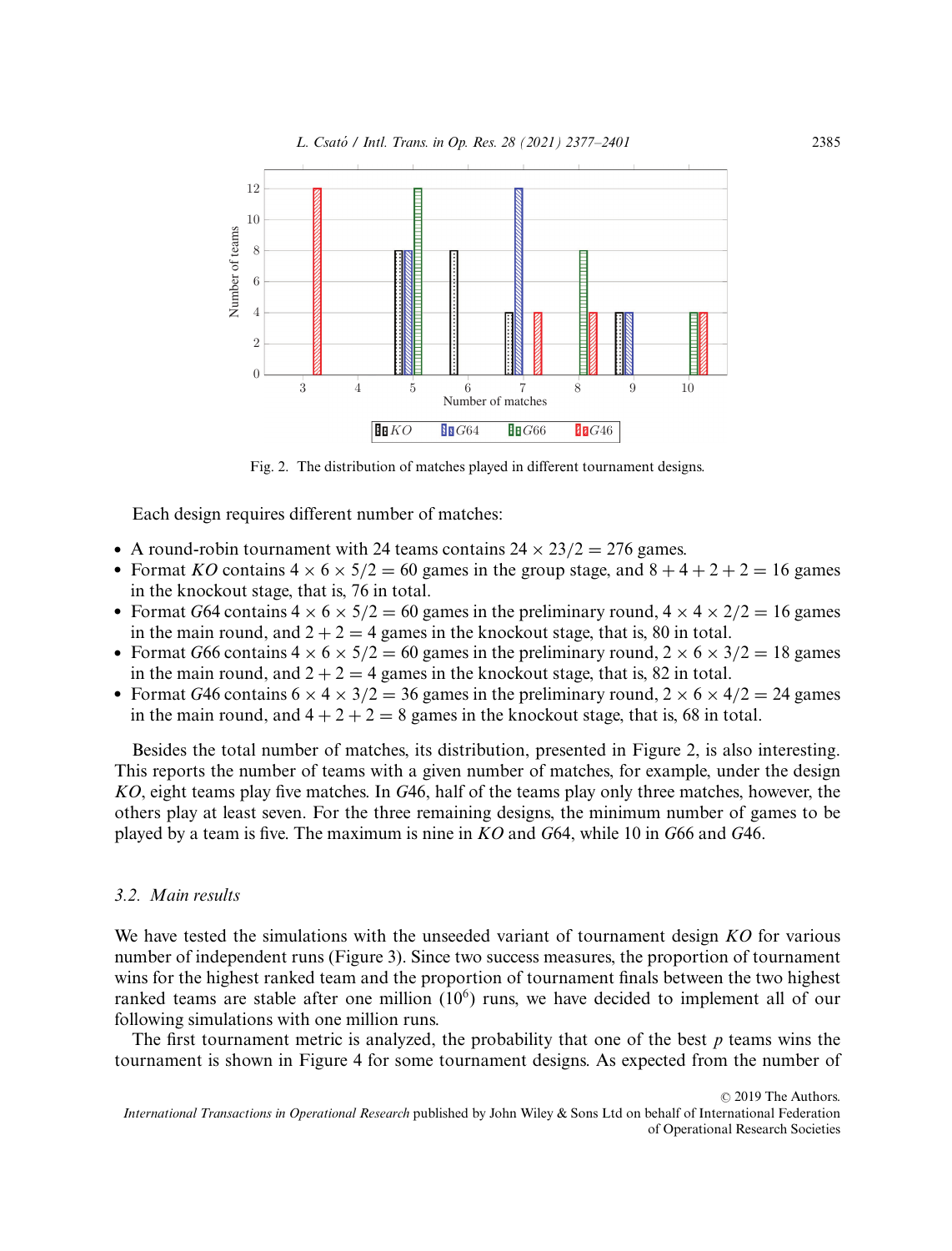

Fig. 3. Dependence of some tournament metrics on the number of iterations. Competition design unseeded  $KO$ ;  $\alpha = 4$ ;  $\beta = 24$ .



Fig. 4. The probability that one of the best *p* teams *wins* the tournament. Seeded competition designs;  $\alpha = 4$ ;  $\beta = 24$ .

matches played in each design (Section 3.1), the round-robin is the format that maximizes the probability of winning for the best teams.

Furthermore, the four designs of the World Men's Handball Championships are almost indistinguishable, therefore it is worth calculating the difference between these formats compared to the reference *RR*, as presented in Figure 5. This reveals that design *G*66 is the best from the perspective of its ability to select the strongest teams as the winner, followed by *G*46, while *KO* and *G*64 perform similarly. Furthermore, seeding has not much effect, with the possible exception of format *KO*: while the seeded variants of *KO* and *G*64 are almost indistinguishable, *KO* becomes marginally better with random seeding.

The same pattern is attested for our second tournament metric, the probability that at least one of the best *p* teams plays in the final (Figure 6).

*International Transactions in Operational Research* published by John Wiley & Sons Ltd on behalf of International Federation of Operational Research Societies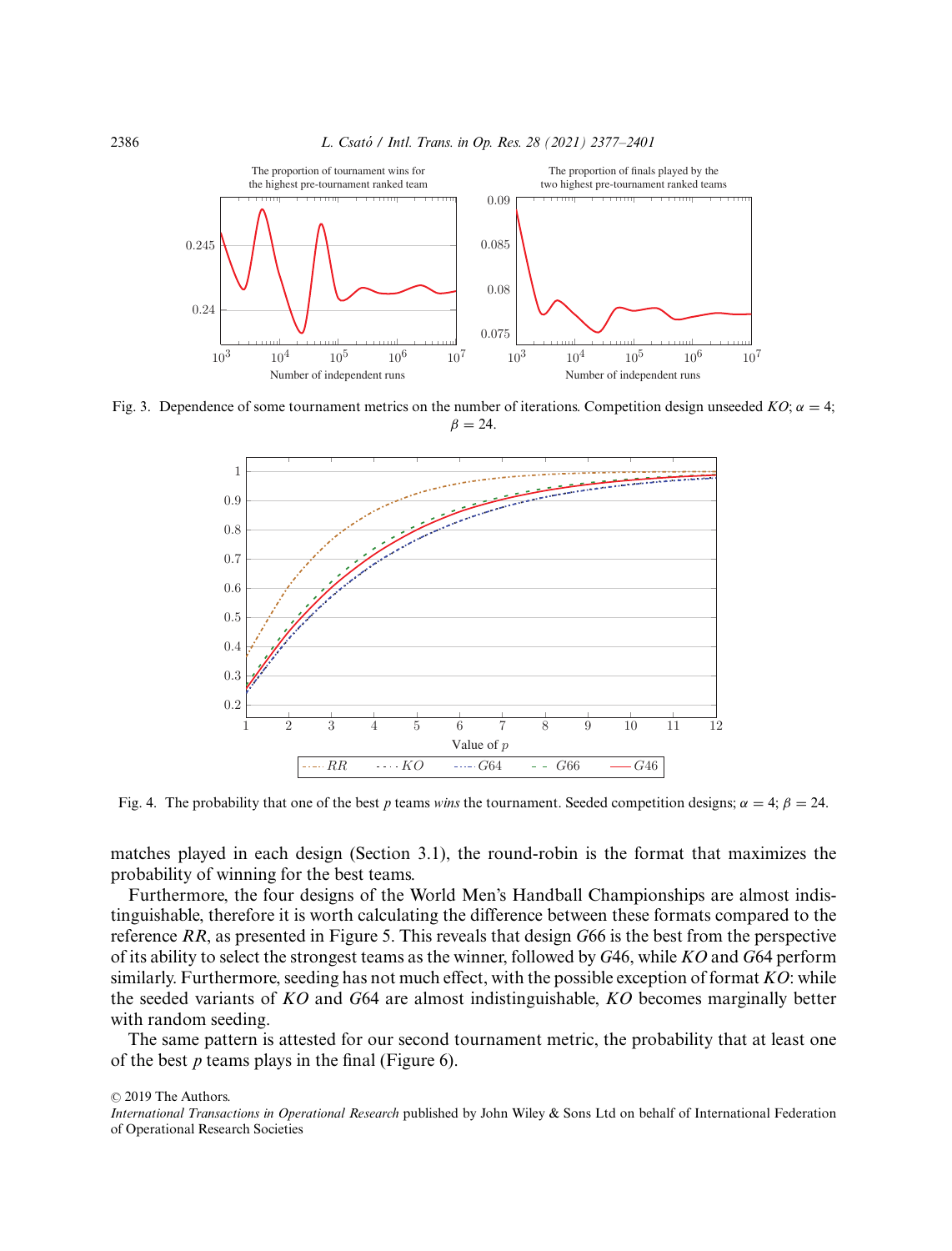

Fig. 5. The probability difference that one of the best *p* teams *wins* the tournament, compared to a round-robin tournament with 24 teams (*RR*).



Fig. 6. The probability that at least one of the best *p* teams *plays in the final*.

The remaining outcome characteristics for the nine tournament designs are summarized in Table 2. As has already been mentioned in Section 1, a format is said to be more efficacious if the average pretournament rank of the team finishing in the *p*th place ( $p = 1, 2, 3, 4$ ) is smaller, as well as the expected quality and the expected competitive balance of the final is lower (more favorable).

While the round-robin design shows the best performance in selecting the highest pretournament ranked teams as the winner, it requires a large number of matches, and only the other formats can be applied in practice. Among the seeded variants, *G*66 is the most efficacious, followed by *G*46, while the order of *KO* and *G*64 remains undecided, although the former has a marginal advantage. This order holds for all criteria of efficacy considered here, although they can be conflicting.

Eliminating the seeding procedure changes the metrics according to our expectations, for example, the unseeded *G*66 is approximately at the same level as the seeded *G*46, whereas the unseeded *G*46 is still more efficacious than the *KO*. An interesting observation—perhaps a kind of puzzle—is that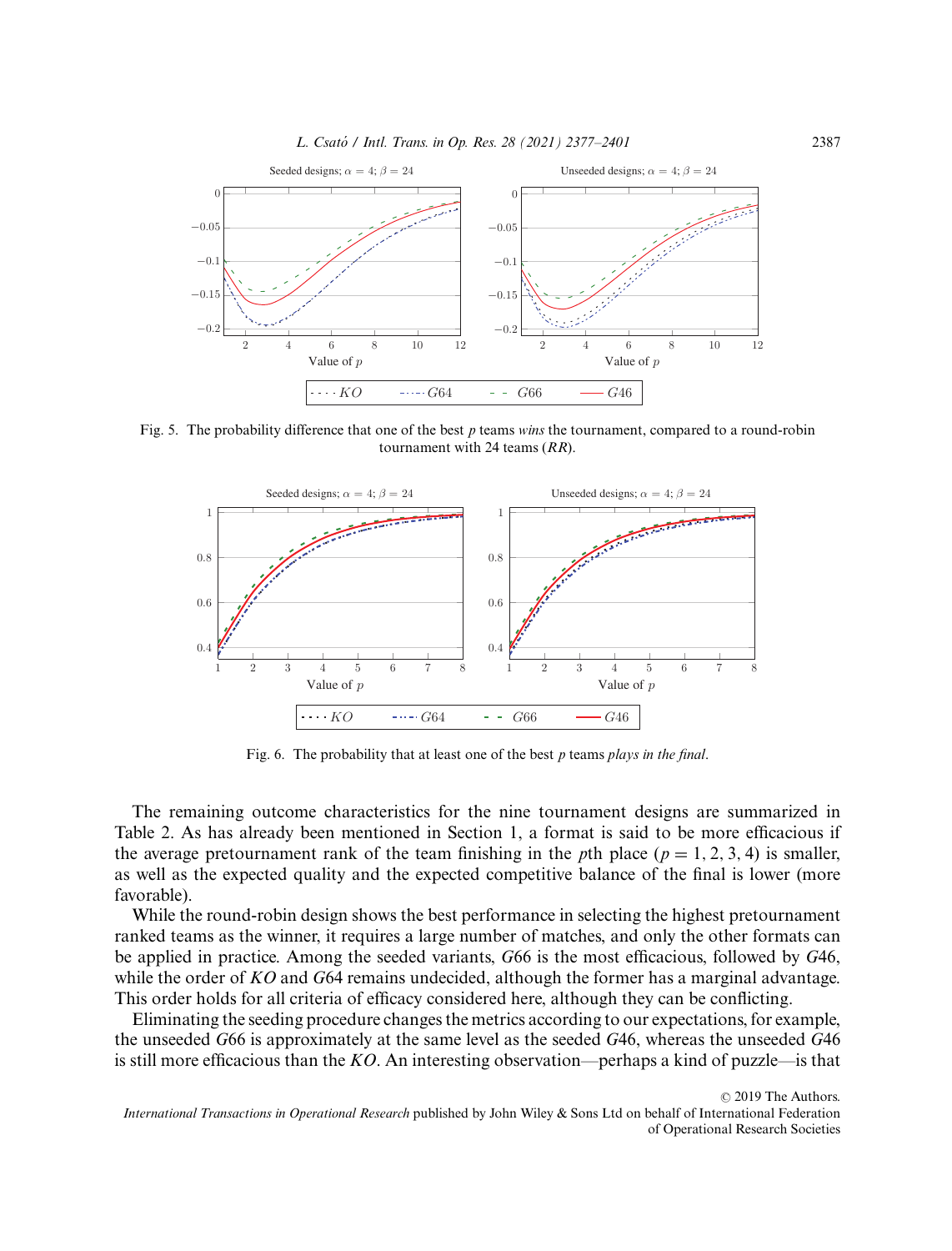|                                           | RR   | KO/S | KO/R | G64/S | G64/R | G66/S | G66/R | G46/S | G46/R |
|-------------------------------------------|------|------|------|-------|-------|-------|-------|-------|-------|
| Min. games                                | 23   | 5    | 5    | 5     | 5     | 5     | 5     | 3     | 3     |
| Max. games                                | 23   | 9    | 9    | 9     | 9     | 10    | 10    | 10    | 10    |
| Total games                               | 276  | 76   | 76   | 80    | 80    | 82    | 82    | 68    | 68    |
| Average rank of $\#1$                     | 2.56 | 3.90 | 3.88 | 3.90  | 3.96  | 3.48  | 3.58  | 3.60  | 3.70  |
| Average rank of $#2$                      | 3.31 | 5.70 | 5.69 | 5.75  | 5.86  | 4.88  | 5.11  | 5.07  | 5.31  |
| Average rank of $#3$                      | 4.03 | 5.81 | 5.86 | 5.74  | 6.11  | 4.94  | 5.37  | 5.19  | 5.45  |
| Average rank of #4                        | 4.79 | 8.63 | 8.74 | 8.63  | 9.19  | 7.16  | 7.87  | 7.47  | 8.01  |
| Proportion of wins for the highest ranked | 0.36 | 0.24 | 0.24 | 0.24  | 0.24  | 0.27  | 0.26  | 0.25  | 0.25  |
| Expected quality of the final             |      | 9.60 | 9.57 | 9.65  | 9.82  | 8.35  | 8.69  | 8.68  | 9.01  |
| Expected competitive balance of the final |      | 4.40 | 4.37 | 4.45  | 4.51  | 3.78  | 3.94  | 3.87  | 4.09  |

1 million simulations for each version;  $\alpha = 4$ ;  $\beta = 24$ . S = seeded version of the design; R = unseeded (random) version of the design.

the performance of the design *KO*, where the knockout stage plays the greatest role, is essentially not influenced by seeding.

The metrics of seeded *G*64 may refer to a flaw of this format because the average pretournament ranking of the bronze medalist is not substantially greater than the average ranking of the silver medalist. The unexpected phenomenon is perhaps caused by its strange knockout stage, where only the group winners of the main round compete.

Focusing on the averages of our success measures may mask some variance behind them. For instance, the same expected pre-tournament rank of the winner can be obtained if a format gives a higher probability for the top and the bottom teams, but harm the middle teams. Therefore, Figure A5 plots the probability difference of reaching the first four places as a function of the pre-tournament rank, compared to competition design *KO*. For example, the probability of the strongest team winning the championship is more than 2.5% higher under format *G*66 than under format *KO*, a more than 10% increase.

The graph reinforces that the difference between seeded *KO* and *G*64 is negligible, especially in the allocation of the first two places. On the other hand, designs *G*66 and *G*46 are preferred only by the four or five strongest teams. In addition, the lines do not converge to zero even for the weakest teams in the case of the fourth place (#4) because the presence of two well-constructed subsequent group stages is effective against the occasional emergence of underdogs in the semifinals.

It is reasonable to assume that if a given design is more efficacious than another in both its seeded and unseeded variants, then it remains more efficacious in real-life when the actual allocation of the teams into pots is somewhere between these two extreme cases.

Naturally, all results should be considered with respect to the number of games played. It is the smallest, 68 for the design *G*46, so its second place according to efficacy has a favorable message for the organizers: there exists no clear trade-off between efficacy and the number of matches. This is in contrast to the intuition and the conclusions of many tournament design papers. For example, the performance of soccer league formats highly depends on the total number of matches played (Lasek and Gagolewski, 2018).

<sup>C</sup> 2019 The Authors.

Table 2

*International Transactions in Operational Research* published by John Wiley & Sons Ltd on behalf of International Federation of Operational Research Societies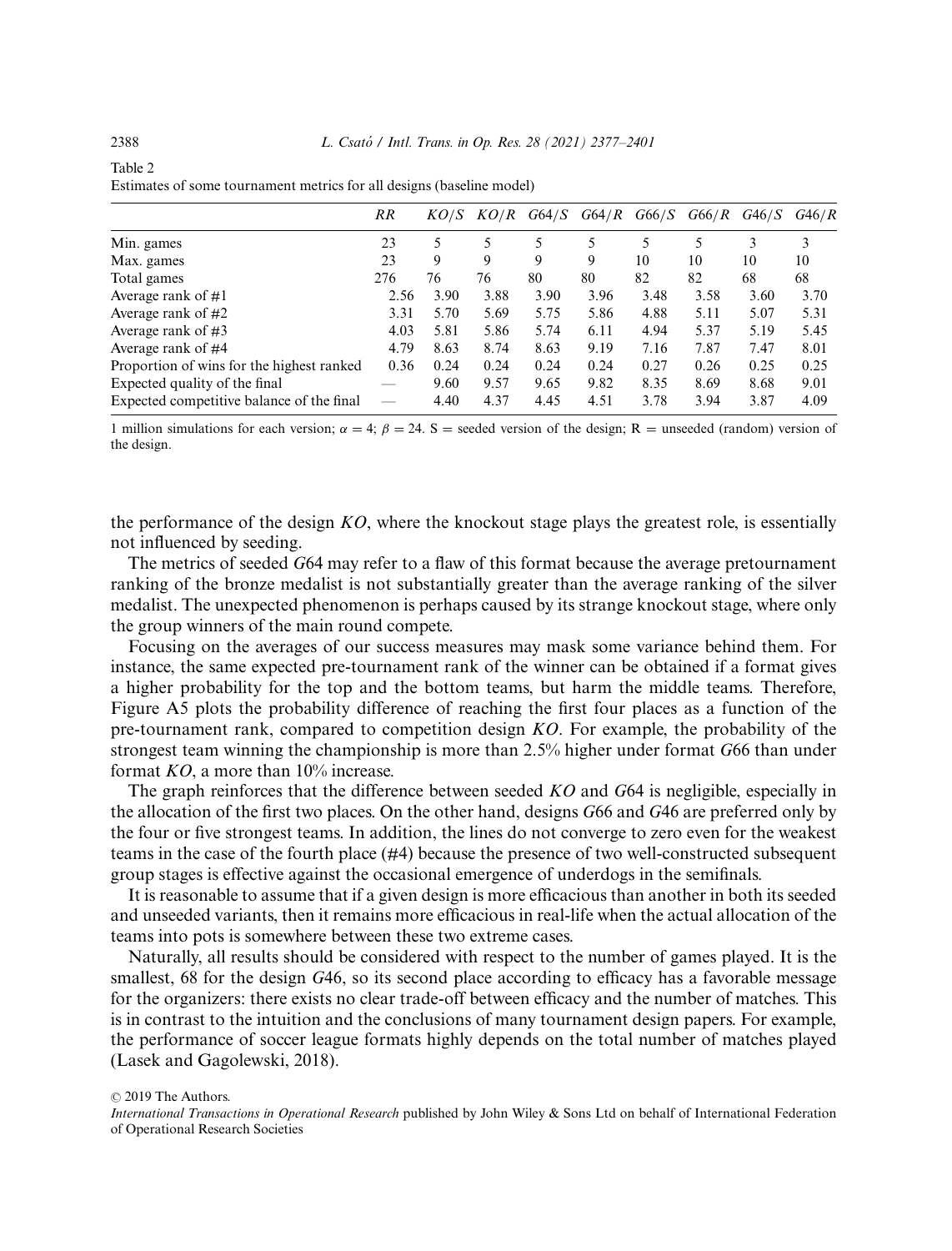The underlying reason is probably that half of the participating teams play only three games in *G*46, which seems to be enough to determine the competitors with the greatest chance to win the tournament. In addition, this is the only design containing quarterfinals after two group stages. The remaining three formats are closer to each other from this point of view, all teams play at least five matches, and the total number of games is between 76 and 82. This fact also shows that *G*64 is a misaligned design because of the relatively high number of matches could not reduce outcome uncertainty.

#### *3.3. Sensitivity analysis*

Following Scarf et al. (2009), the robustness of the results is addressed by calculating our metrics for more and less competitive tournaments than the baseline version. It is achieved in two ways by changing the parameter  $\alpha$  in formula (1) from its original value of 4 to 3 (more competitive) and 5 (less competitive); and the parameter  $\beta$  in formula (1) from its original value of 24 to 18 (less competitive) and 36 (more competitive).

Figure A6 reproduces Figure 5 for these cases. It can be seen that the ranking of the competition designs by their ability to select the best teams as the winner remains unchanged as *G*66 is better than *G*46, which outperforms *KO* and *G*64. The seeded *KO* and *G*64 formats are almost indistinguishable, but the former outperforms the latter from this point of view without seeding. The advantage of an ideal round-robin tournament becomes more significant if competitive balance is smaller, that is, the outcome of the matches is more difficult to forecast.

Figure A7 reinforces that seeding has not much influence on tournament outcomes, and, while the actual differences among the four designs are modest (at least compared to the round-robin format), they are robust with respect to the distribution of teams' strength.

Further tournament characteristics are summarized in Tables 3 and 4. Our conclusions do not change significantly, although the unseeded *KO* is clearly worse than its seeded variant if  $\alpha = 3$  or  $\beta = 36$  when the teams' abilities are more similar. The final of the seeded *KO* is more exciting with higher quality and outcome uncertainty than the final of the seeded *G*64 in these cases as well. A possible flaw of design *G*64 under seeding (the average pretournament rank of the third-placed team is close to the average rank of the second-placed team) can also be observed as before.

# **4. Discussion**

We have compared four tournament formats of recent World Men's Handball Championships. They have been evaluated by Monte Carlo simulations under two seeding policies, namely, allocating teams perfectly into pots on the basis of their known strength and a fully random draw of groups. Our main findings are as follows:

KO (applied from 1995 to 2001 and between 2013 and 2017, see Section 2.1.1): It is almost insensitive to the seeding rule. While this seems to be a somewhat surprising fact because the knockout phase plays the greatest role in this format, Marchand (2002) provides evidence that the outcome of the standard and random knockout tournaments may not vary as much as one might expect.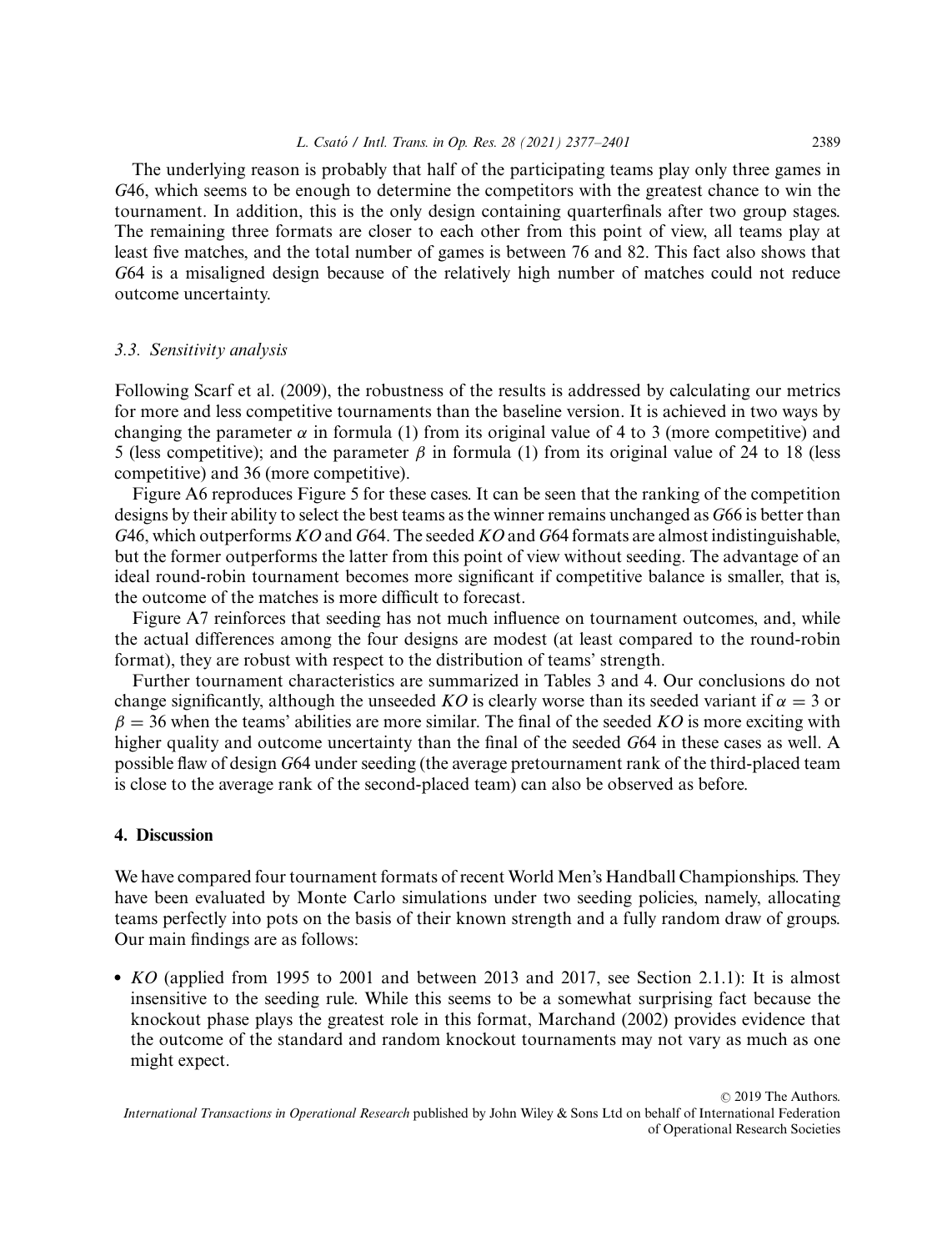#### Table 3

|  | Sensitivity analysis for parameter $\alpha$ – Estimates of some tournament metrics |  |
|--|------------------------------------------------------------------------------------|--|
|--|------------------------------------------------------------------------------------|--|

|                                           | RR.                      | KO/S  | KO/R  | G64/S                                            | G64/R | G66/S | G66/R | G46/S | G46/R |
|-------------------------------------------|--------------------------|-------|-------|--------------------------------------------------|-------|-------|-------|-------|-------|
|                                           |                          |       |       | a $\alpha = 3$ ; $\beta = 24$ (more competitive) |       |       |       |       |       |
| Average rank of $#1$                      | 3.00                     | 4.78  | 4.78  | 4.81                                             | 4.89  | 4.26  | 4.40  | 4.41  | 4.55  |
| Average rank of $#2$                      | 3.82                     | 6.73  | 6.77  | 6.82                                             | 6.96  | 5.87  | 6.11  | 6.05  | 6.36  |
| Average rank of $#3$                      | 4.58                     | 6.84  | 6.89  | 6.78                                             | 7.16  | 5.90  | 6.33  | 6.15  | 6.48  |
| Average rank of #4                        | 5.35                     | 9.58  | 9.72  | 9.61                                             | 10.08 | 8.24  | 8.86  | 8.53  | 9.08  |
| Proportion of wins for the highest ranked | 0.31                     | 0.20  | 0.20  | 0.20                                             | 0.19  | 0.22  | 0.22  | 0.21  | 0.21  |
| Expected quality of the final             |                          | 11.51 | 11.55 | 11.63                                            | 11.86 | 10.13 | 10.51 | 10.46 | 10.91 |
| Expected competitive balance of the final | $\qquad \qquad$          | 5.29  | 5.30  | 5.38                                             | 5.45  | 4.65  | 4.84  | 4.75  | 5.00  |
|                                           |                          |       |       | $b \alpha = 5$ ; $\beta = 24$ (less competitive) |       |       |       |       |       |
| Average rank of $#1$                      | 2.31                     | 3.34  | 3.33  | 3.34                                             | 3.38  | 3.00  | 3.08  | 3.13  | 3.18  |
| Average rank of $#2$                      | 3.02                     | 5.02  | 4.98  | 5.04                                             | 5.12  | 4.26  | 4.46  | 4.48  | 4.63  |
| Average rank of $#3$                      | 3.73                     | 5.11  | 5.17  | 5.03                                             | 5.40  | 4.34  | 4.77  | 4.60  | 4.78  |
| Average rank of #4                        | 4.50                     | 7.85  | 7.96  | 7.82                                             | 8.44  | 6.38  | 7.16  | 6.73  | 7.21  |
| Proportion of wins for the highest ranked | 0.40                     | 0.28  | 0.28  | 0.28                                             | 0.28  | 0.31  | 0.30  | 0.29  | 0.29  |
| Expected quality of the final             | $\overline{\phantom{0}}$ | 8.36  | 8.30  | 8.38                                             | 8.50  | 7.27  | 7.55  | 7.61  | 7.81  |
| Expected competitive balance of the final | $\equiv$                 | 3.80  | 3.75  | 3.82                                             | 3.86  | 3.22  | 3.37  | 3.35  | 3.49  |

1 million simulations for each version.  $S =$  seeded version of the design;  $R =$  unseeded (random) version of the design.

#### Table 4

Sensitivity analysis for parameter  $\beta$ : Estimates of some tournament metrics

|                                           | RR.                             | KO/S  | KO/R  | G64/S                                            | G64/R | G66/S | G66/R | G46/S | G46/R |
|-------------------------------------------|---------------------------------|-------|-------|--------------------------------------------------|-------|-------|-------|-------|-------|
|                                           |                                 |       |       | a $\alpha = 4$ ; $\beta = 18$ (less competitive) |       |       |       |       |       |
| Average rank of $#1$                      | 2.27                            | 3.33  | 3.31  | 3.32                                             | 3.36  | 2.98  | 3.06  | 3.11  | 3.16  |
| Average rank of $#2$                      | 2.99                            | 5.05  | 5.01  | 5.07                                             | 5.17  | 4.27  | 4.48  | 4.48  | 4.66  |
| Average rank of $#3$                      | 3.72                            | 5.15  | 5.21  | 5.07                                             | 5.44  | 4.36  | 4.79  | 4.61  | 4.82  |
| Average rank of #4                        | 4.51                            | 7.95  | 8.07  | 7.93                                             | 8.57  | 6.45  | 7.26  | 6.82  | 7.30  |
| Proportion of wins for the highest ranked | 0.41                            | 0.28  | 0.29  | 0.28                                             | 0.28  | 0.31  | 0.31  | 0.30  | 0.30  |
| Expected quality of the final             | $\hspace{0.1mm}-\hspace{0.1mm}$ | 8.37  | 8.32  | 8.40                                             | 8.53  | 7.25  | 7.54  | 7.59  | 7.82  |
| Expected competitive balance of the final | $\equiv$                        | 3.84  | 3.80  | 3.87                                             | 3.92  | 3.24  | 3.40  | 3.37  | 3.52  |
|                                           |                                 |       |       | $b \alpha = 4$ ; $\beta = 36$ (more competitive) |       |       |       |       |       |
| Average rank of $#1$                      | 3.13                            | 4.90  | 4.91  | 4.94                                             | 5.02  | 4.41  | 4.54  | 4.54  | 4.69  |
| Average rank of $#2$                      | 3.94                            | 6.82  | 6.85  | 6.90                                             | 7.04  | 5.96  | 6.21  | 6.14  | 6.45  |
| Average rank of $#3$                      | 4.68                            | 6.92  | 6.97  | 6.86                                             | 7.21  | 5.99  | 6.40  | 6.23  | 6.56  |
| Average rank of #4                        | 5.42                            | 9.59  | 9.72  | 9.62                                             | 10.07 | 8.27  | 8.88  | 8.55  | 9.09  |
| Proportion of wins for the highest ranked | 0.30                            | 0.19  | 0.19  | 0.19                                             | 0.19  | 0.21  | 0.21  | 0.20  | 0.20  |
| Expected quality of the final             | $\hspace{0.05cm}$               | 11.72 | 11.76 | 11.84                                            | 12.06 | 10.37 | 10.75 | 10.68 | 11.14 |
| Expected competitive balance of the final | $\overline{\phantom{m}}$        | 5.34  | 5.34  | 5.42                                             | 5.49  | 4.72  | 4.89  | 4.80  | 5.06  |

1 million simulations for each version.  $S =$  seeded version of the design;  $R =$  unseeded (random) version of the design.

- *G*64 (applied in 2003, see Section 2.1.2): It turns out to be a questionable design because of its weak ability to select the best teams despite the relatively high number of matches, and the average pretournament rank of the third-placed team is not substantially higher than the average pretournament rank of the second-placed team in the seeded variant.

<sup>C</sup> 2019 The Authors.

*International Transactions in Operational Research* published by John Wiley & Sons Ltd on behalf of International Federation of Operational Research Societies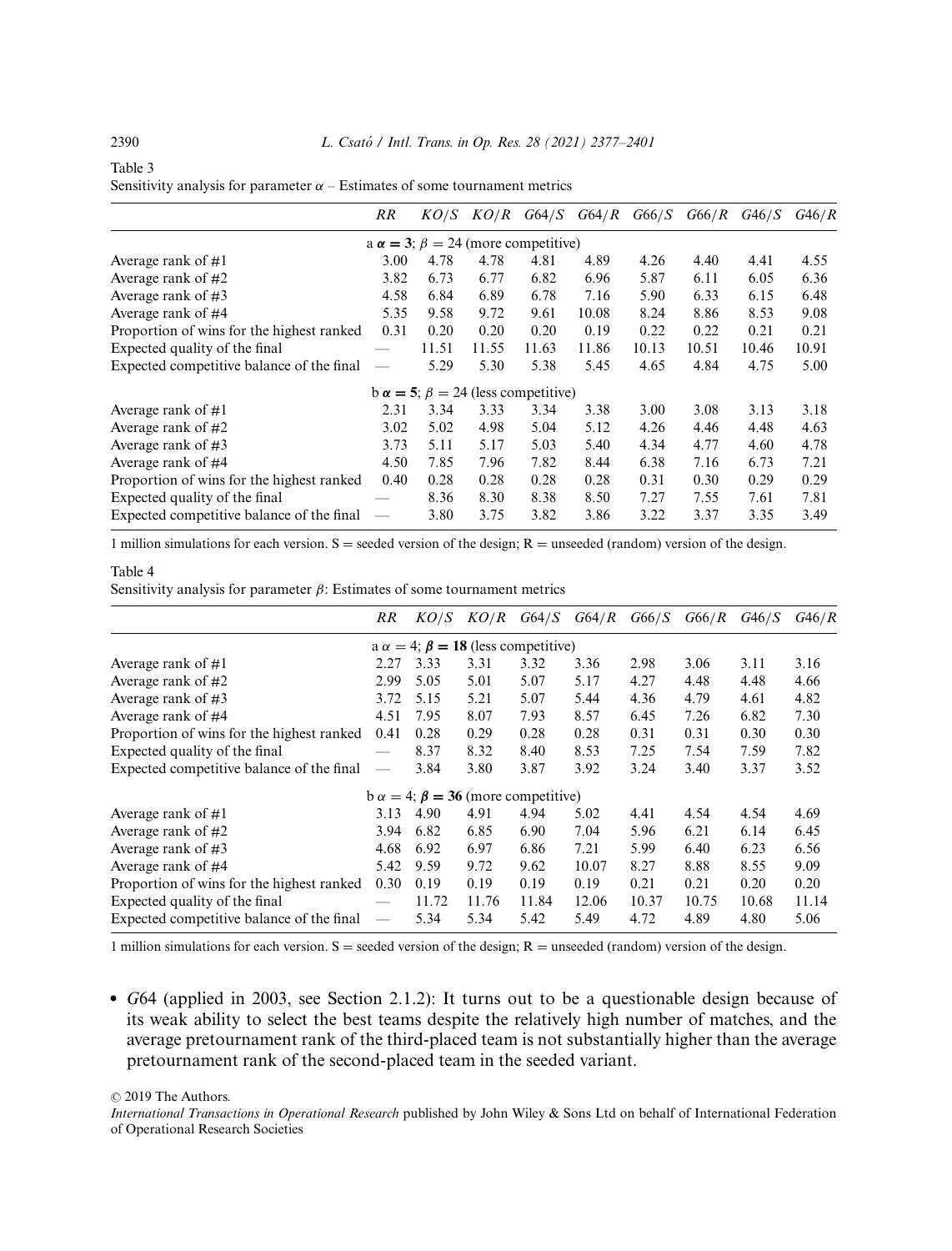- *G*66 (the actual design in 2019, applied in 2005, 2009, and 2011, see Section 2.1.3): It maximizes the association between teams' strength and final position, partially due to the highest number of matches played among the designs considered.
- *G*46 (applied in 2007, see Section 2.1.4): It means a good compromise between efficacy and compactness as the only format with better performance (*G*66) requires a 20% increase in the number of matches.

Our analysis clearly shows that no single best tournament design exists. For example, format *G*46 allows only three matches for certain teams before they are eliminated, which may be regarded as the price for an appropriate selection of top teams. On the other hand, format *KO* is insensitive to the drawing of groups, therefore this competition structure minimizes randomness in a sense by being independent of the seeding policy. In short, we can agree with Scarf et al. (2009) that one cannot come up with a unique definition of fairness that all would accept.

Nonetheless, the current paper has an important message for the governing bodies of major sports: the obvious conclusion from the intuition and the principle of statistics that a bigger sample lead to better estimates does not necessarily hold in the case of such complex hybrid tournament designs as the comparison of formats *G*64 and *G*46 reveals.

Naturally, all results are based on a particular probabilistic model, which implies certain limitations. However, we have made great effort to minimize this sensitivity by studying a variety of robustness check, and it seems that a wide range of model assumptions are appropriate for comparative purposes (Appleton, 1995).

These competition designs have also been used in other team tournaments with 24 participants. The IHF World Women's Handball Championship is organized in every two years since 1993, and has 24 teams since 1997. Its format has followed the World Men's Handball Championship taken place in the same year, except for 2003—when women handball teams competed under design *G*66, while men played in format *G*64, thus no women tournament was organized according to this dubious design—and for 2011—when women national teams competed under design *KO*, while men played in format *G*66. Similarly to the Men's Championship, the next Women's Championship to be held in 2019, hosted by Japan, will also use the format *G*66 instead of *KO* (IHF, 2018).

In basketball, the 2006 and the 2010 FIBA World Championships as well as the 2014 FIBA Basketball World Cup (the tournament previously known as the FIBA World Championship), the EuroBasket 2015, and the EuroBasket 2017 applied the design *KO*. Format *G*66 was used in the 1986 FIBA World Championship, while the EuroBasket 2011 and the EuroBasket 2013 applied *G*66 with a slight modification that four teams advanced from each of the two main round groups to the quarterfinals (instead of only two to the semifinals). Finally, the 1978 and 1982 FIVB Volleyball Men's World Championships were organized in a structure similar to *G*46, but only the two top teams from the two main round groups qualified for the semifinals, while in handball, the second group stage was followed by the quarterfinals (see Figure A4). In the view of our computations, perhaps it is not a coincidence that no further use of the strange design *G*64 has been found in practice.

Organizers of team championships are encouraged to consider our results when deciding on the design of future tournaments. For example, the recent change of the World Men's Handball Championship format (from *KO* to *G*66 between 2017 and 2019) has increased the probability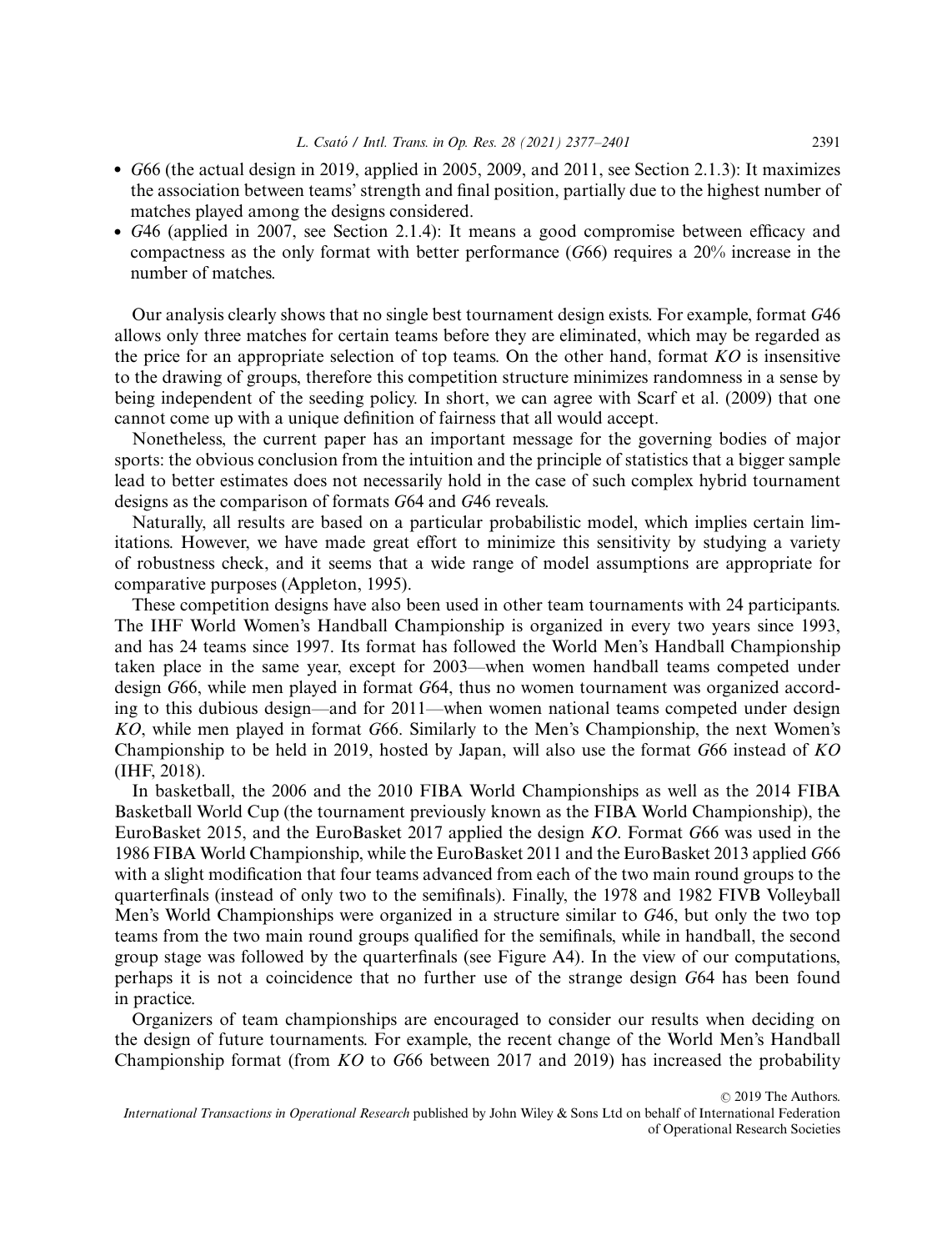of winning for the best teams as revealed by Figure A5. The choice of tournament design is an especially important issue because it offers perhaps the only way to influence the expected value of certain success measures for sports administrators.

There is a great scope for future research. First, one can implement a more extensive sensitivity analysis. Second, as discussed in Section 1, our simulation is not based on data from real tournaments since it is far from trivial to model handball matches. Third, other tournament designs or simple modifications of the formats analyzed here (recall that a slightly modified variant of structure *G*46 was used in volleyball) can be investigated with the presented methodology. Finally, further properties of the competition formats are worth examining. For example, it is almost obvious to check that design *KO* satisfies strategy proofness, while formats *G*64, *G*66, and *G*46 are incentive incompatible (Csató, 2019b).

## **Acknowledgments**

This paper could not have been written without my father, who coded the simulations in Python mainly during a Christmas break. We are grateful to Tamás Halm for reading the manuscript. Four anonymous reviewers provided valuable comments and suggestions on earlier drafts. We are indebted to the Wikipedia community for contributing to our research by collecting and structuring some information used in the paper. The research was supported by OTKA grant K 111797 and by the MTA Premium Postdoctoral Research Program.

#### **References**

- Alarcón, F., Durán, G., Guajardo, M., 2014. Referee assignment in the Chilean football league using integer programming and patterns. *International Transactions in Operational Research* 21, 3, 415–438.
- Appleton, D.R., 1995. May the best man win? *Journal of the Royal Statistical Society: Series D (The Statistician)* 44, 4, 529–538.
- Atan, T., Hüseyinoğlu, O.P., 2017. Simultaneous scheduling of football games and referees using Turkish league data. *International Transactions in Operational Research* 24, 3, 465–484.
- Bilge, M., 2012. Game analysis of Olympic, World and European Championships in men's handball. *Journal of Human Kinetics* 35, 1, 109–118.
- Borland, J., MacDonald, R., 2003. Demand for sport. *Oxford Review of Economic Policy* 19, 4, 478–502.
- Csató, L., 2013. Ranking by pairwise comparisons for Swiss-system tournaments. *Central European Journal of Operations Research* 21, 4, 783–803.
- Csató, L., 2017. On the ranking of a Swiss system chess team tournament. Annals of Operations Research 254, 1-2, 17-36.
- Csató, L., 2018a. Incentive compatible designs for tournament qualifiers with round-robin groups and repechage. Preprint. arXiv:1804.04422.
- Csató, L., 2018b. Was Zidane honest or well-informed? How UEFA barely avoided a serious scandal. *Economics Bulletin* 38, 1, 152–158.
- Csató, L., 2019a. How to design a tournament: lessons from the men's handball Champions League. Preprint. arXiv:1811.11850.
- Csató, L., 2019b. Overcoming the incentive incompatibility of tournaments with multiple group stages. Preprint. arXiv:1712.04183.
- Csato, L., 2019c. UEFA Champions League entry has not satisfied strategy-proofness in three seasons. ´ *Journal of Sports Economics*. https://doi.org/10.1177/1527002519833091.

*International Transactions in Operational Research* published by John Wiley & Sons Ltd on behalf of International Federation of Operational Research Societies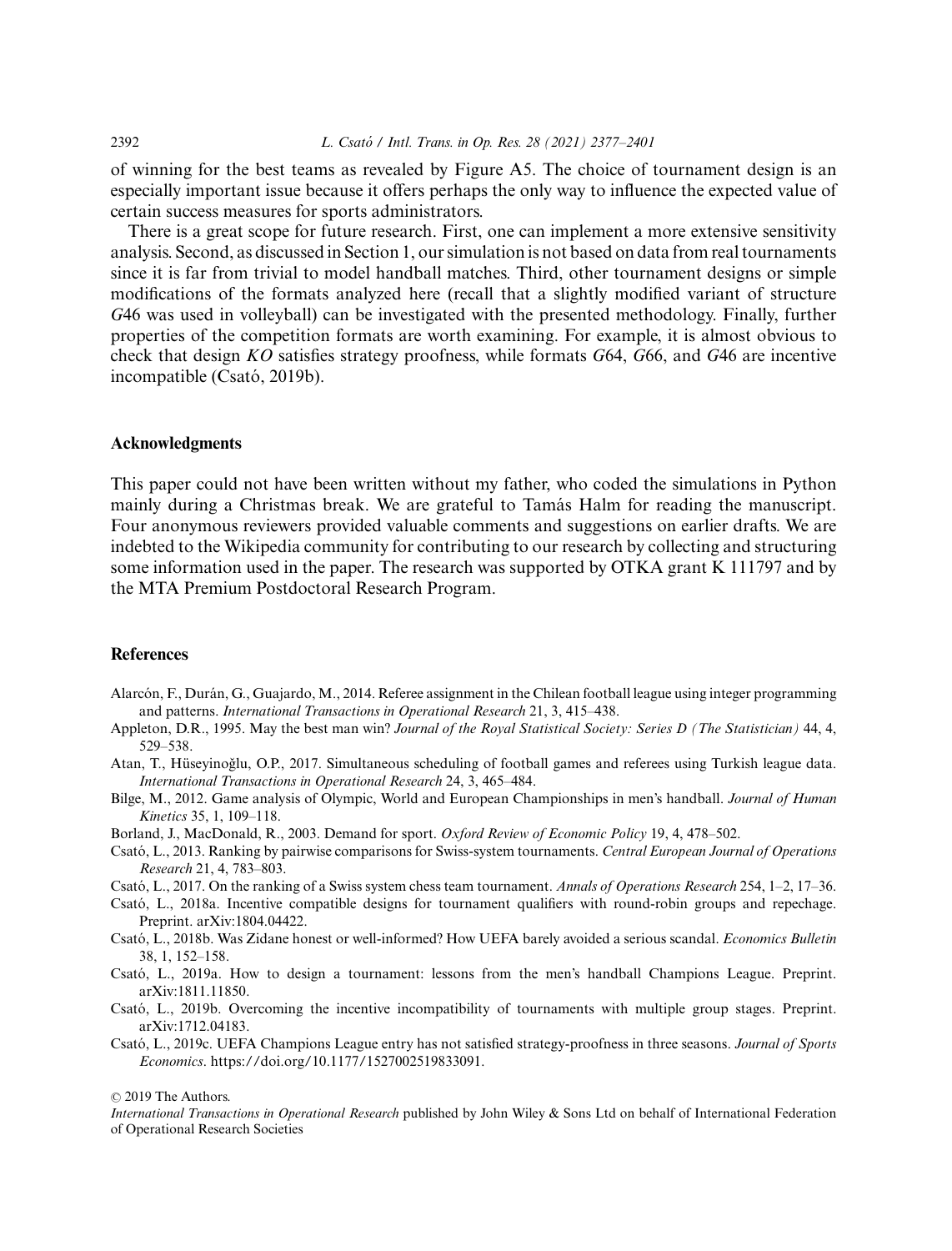- Dagaev, D., Rudyak, V., 2019. Seeding the UEFA Champions League participants: evaluation of the reform. *Journal of Quantitative Analysis in Sports* 15, 2, 129–140.
- Dagaev, D., Sonin, K., 2018. Winning by losing: incentive incompatibility in multiple qualifiers. *Journal of Sports Economics* 19, 8, 1122–1146.
- Dagaev, D., Suzdaltsev, A., 2018. Competitive intensity and quality maximizing seedings in knock-out tournaments. *Journal of Combinatorial Optimization* 35, 1, 170–188.
- Dixon, M.J., Coles, S.G., 1997. Modelling association football scores and inefficiencies in the football betting market. *Journal of the Royal Statistical Society: Series C (Applied Statistics)* 46, 2, 265–280.
- Dumangane, M., Rosati, N., Volossovitch, A., 2009. Departure from independence and stationarity in a handball match. *Journal of Applied Statistics* 36, 7, 723–741.
- Durán, G., Guajardo, M., Sauré, D., 2017. Scheduling the South American Qualifiers to the 2018 FIFA World Cup by integer programming. *European Journal of Operational Research* 262, 3, 1109–1115.
- Garicano, L., Palacios-Huerta, I., Prendergast, C., 2005. Favoritism under social pressure. *Review of Economics and Statistics* 87, 2, 208–216.
- Goossens, D.R., Beliën, J., Spieksma, F.C.R., 2012. Comparing league formats with respect to match importance in Belgian football. *Annals of Operations Research* 194, 1, 223–240.
- Groh, C., Moldovanu, B., Sela, A., Sunde, U., 2012. Optimal seedings in elimination tournaments. *Economic Theory* 49, 1, 59–80.
- Gruić, I., Vuleta, D., Milanović, D., 2007. Performance indicators of teams at the 2003 Men's World Handball Championship in Portugal. *Kinesiology: International Journal of Fundamental and Applied Kinesiology* 38, 2, 164–175.
- Guyon, J., 2015. Rethinking the FIFA World CupTM final draw. *Journal of Quantitative Analysis in Sports* 11, 3, 169– 182.
- Guyon, J., 2018. What a fairer 24 team UEFA Euro could look like. *Journal of Sports Analytics* 4, 4, 297–317.
- Horen, J., Riezman, R., 1985. Comparing draws for single elimination tournaments. *Operations Research* 33, 2, 249–262.
- Hwang, F.K., 1982. New concepts in seeding knockout tournaments. *The American Mathematical Monthly* 89, 4, 235–239.
- IHF, 2018. Regulations for IHF competitions. International Handball Federation, Basel, Switzerland. http://ihf.info/ files/Uploads/NewsAttachments/0\_Regulations%20for%20IHF%20Competitions\_GB.pdf.
- Jackson, D.A., 1993. Independent trials are a model for disaster. *Applied Statistics* 42, 1, 211–220.
- Karpov, A., 2016. A new knockout tournament seeding method and its axiomatic justification. *Operations Research Letters* 44, 6, 706–711.
- Karpov, A., 2018. Generalized knockout tournament seedings. *International Journal of Computer Science in Sport* 17, 2, 113–127.
- Koning, R.H., Koolhaas, M., Renes, G., Ridder, G., 2003. A simulation model for football championships. *European Journal of Operational Research* 148, 2, 268–276.
- Krumer, A., Lechner, M., 2017. First in first win: evidence on schedule effects in round-robin tournaments in mega-events. *European Economic Review* 100, 412–427.
- Krumer, A., Megidish, R., Sela, A., 2017. First-mover advantage in round-robin tournaments. *Social Choice and Welfare* 48, 3, 633–658.
- Laliena, P., López, F.J., 2019. Fair draws for group rounds in sport tournaments. *International Transactions in Operational Research* 26, 2, 439–457.
- Lasek, J., Gagolewski, M., 2018. The efficacy of league formats in ranking teams. *Statistical Modelling* 18, 5–6, 411–435.
- Lasek, J., Gagolewski, M., 2015. Predictive efficacy of a new association football league format in Polish Ekstraklasa. Proceedings of Machine Learning and Data Mining for Sports Analytics Workshop at ECML/PPKD, Dublin, Ireland.
- Maher, M.J., 1982. Modelling association football scores. *Statistica Neerlandica* 36, 3, 109–118.
- Marchand, E., 2002. On the comparison between standard and random knockout tournaments. *Journal of the Royal Statistical Society: Series D (The Statistician)* 51, 2, 169–178.
- McGarry, T., Schutz, R.W., 1997. Efficacy of traditional sport tournament structures. *Journal of the Operational Research Society* 48, 1, 65–74.
- Mendonça, D., Raghavachari, M., 2000. Comparing the efficacy of ranking methods for multiple round-robin tournaments. *European Journal of Operational Research* 123, 3, 593–605.

<sup>C</sup> 2019 The Authors. *International Transactions in Operational Research* published by John Wiley & Sons Ltd on behalf of International Federation of Operational Research Societies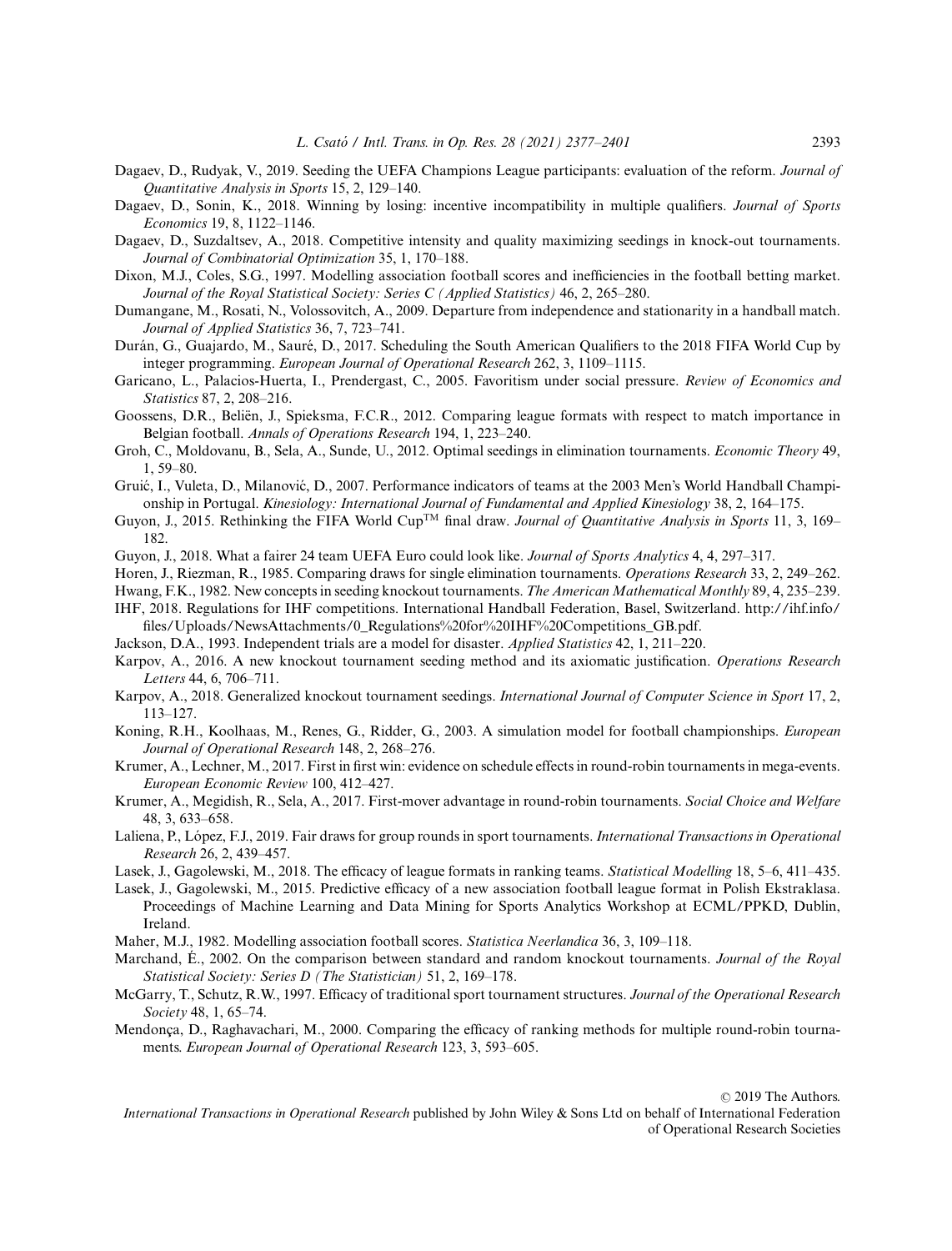- Ribeiro, C.C., 2012. Sports scheduling: problems and applications. *International Transactions in Operational Research* 19, 1–2, 201–226.
- Ryvkin, D., 2010. The selection efficiency of tournaments. *European Journal of Operational Research* 206, 3, 667–675.
- Scarf, P.A., Yusof, M.M., 2011. A numerical study of tournament structure and seeding policy for the soccer World Cup Finals. *Statistica Neerlandica* 65, 1, 43–57.
- Scarf, P.A., Yusof, M.M., Bilbao, M., 2009. A numerical study of designs for sporting contests. *European Journal of Operational Research* 198, 1, 190–198.
- Schwenk, A.J., 2000. What is the correct way to seed a knockout tournament? *The American Mathematical Monthly* 107, 2, 140–150.
- Stanton, I., Williams, V.V., 2013. The structure, efficacy, and manipulation of double-elimination tournaments. *Journal of Quantitative Analysis in Sports* 9, 4, 319–335.

Szymanski, S., 2003. The economic design of sporting contests. *Journal of Economic Literature* 41, 4, 1137–1187.

- Vong, A.I.K., 2017. Strategic manipulation in tournament games. *Games and Economic Behavior* 102, 562–567.
- Wright, M., 2014. OR analysis of sporting rules—a survey. *European Journal of Operational Research* 232, 1, 1–8.
- Yusof, M.M., Khalid, R., Sulaiman, T., Hamid, M.S.A., Mansor, R., Rosli, N.C., 2016. E-compare of soccer tournament structures. *International Review of Management and Marketing* 6, 8S, 294–298.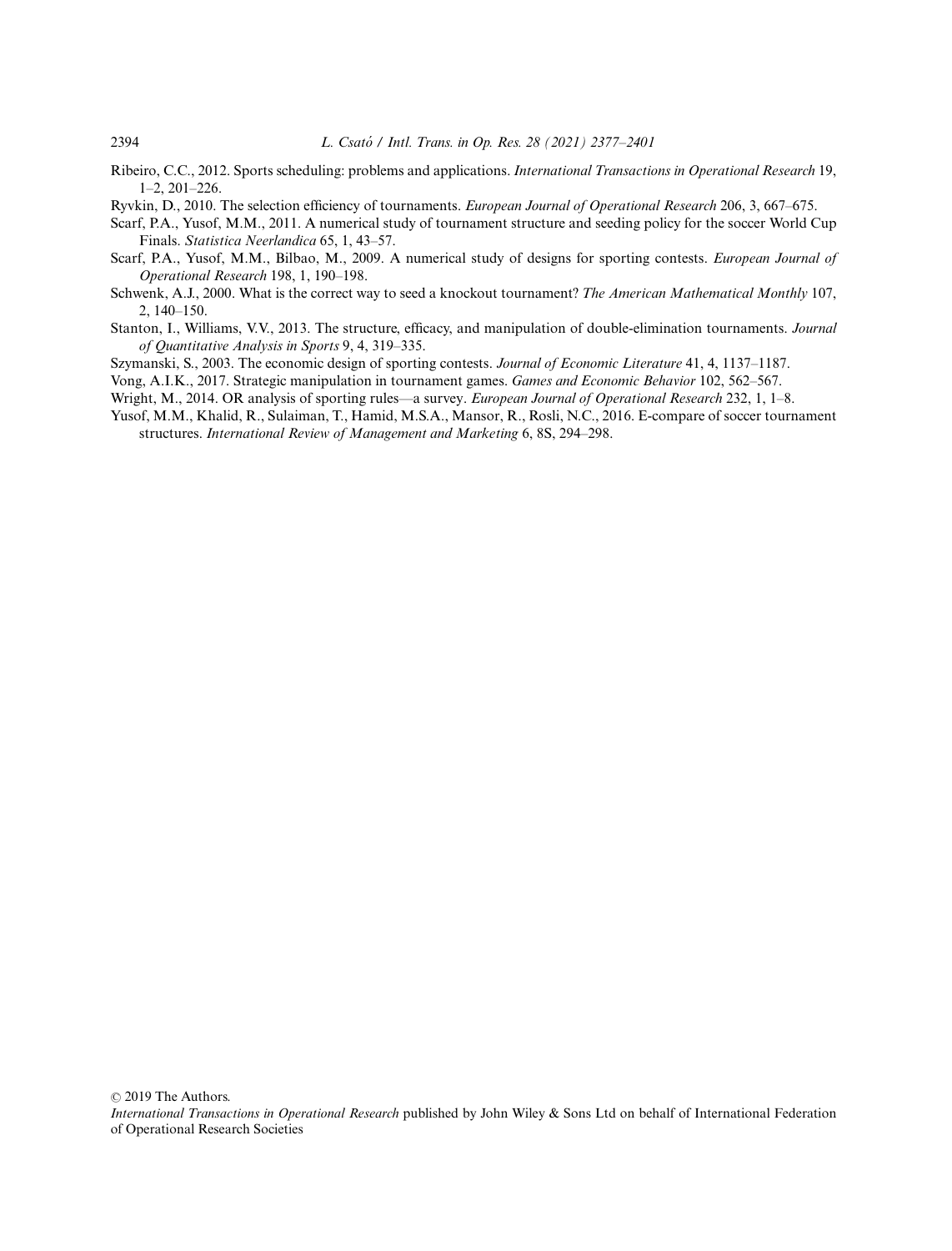# **Appendix**

|  |  |  | a Group stage: preliminary round |  |
|--|--|--|----------------------------------|--|
|--|--|--|----------------------------------|--|

| Group A        | Group B        | Group C        | <b>Group D</b> |
|----------------|----------------|----------------|----------------|
| A1             | B1             | C1             | D1             |
| A2             | B <sub>2</sub> | C <sub>2</sub> | D2             |
| A <sub>3</sub> | B <sub>3</sub> | C <sub>3</sub> | D <sub>3</sub> |
| A4             | <b>B4</b>      | C <sub>4</sub> | D <sub>4</sub> |
| A5             | B <sub>5</sub> | C <sub>5</sub> | D <sub>5</sub> |
| A6             | <b>B6</b>      | C <sub>6</sub> | D <sub>6</sub> |

## b Knockout stage



Fig. A1. Format *KO*, which was used in the 2017 World Men's Handball Championship.

© 2019 The Authors. *International Transactions in Operational Research* published by John Wiley & Sons Ltd on behalf of International Federation of Operational Research Societies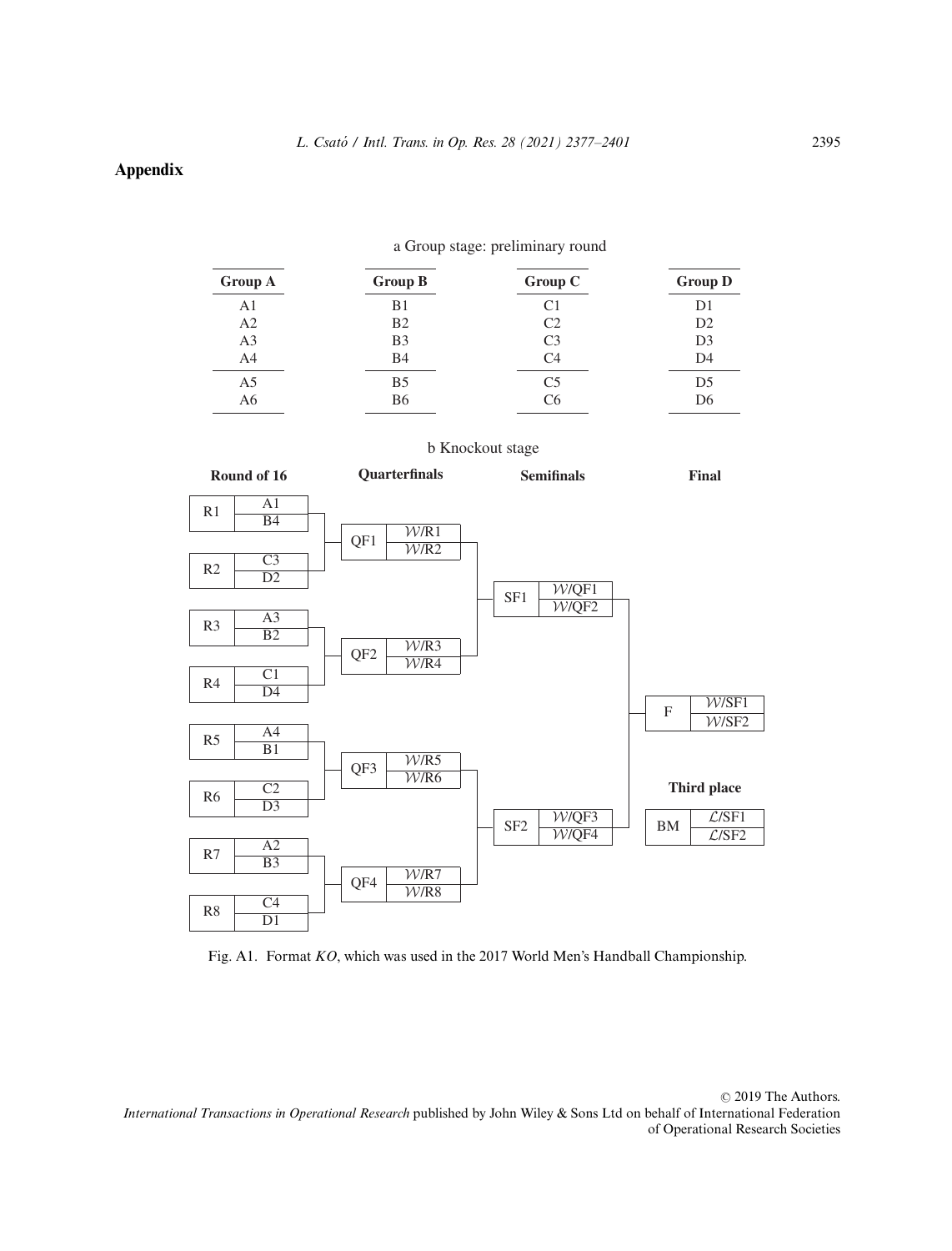a Group stages: preliminary and main rounds



b Knockout stage



Fig. A2. Format *G*64, which was used in the 2003 World Men's Handball Championship.

© 2019 The Authors. *International Transactions in Operational Research* published by John Wiley & Sons Ltd on behalf of International Federation of Operational Research Societies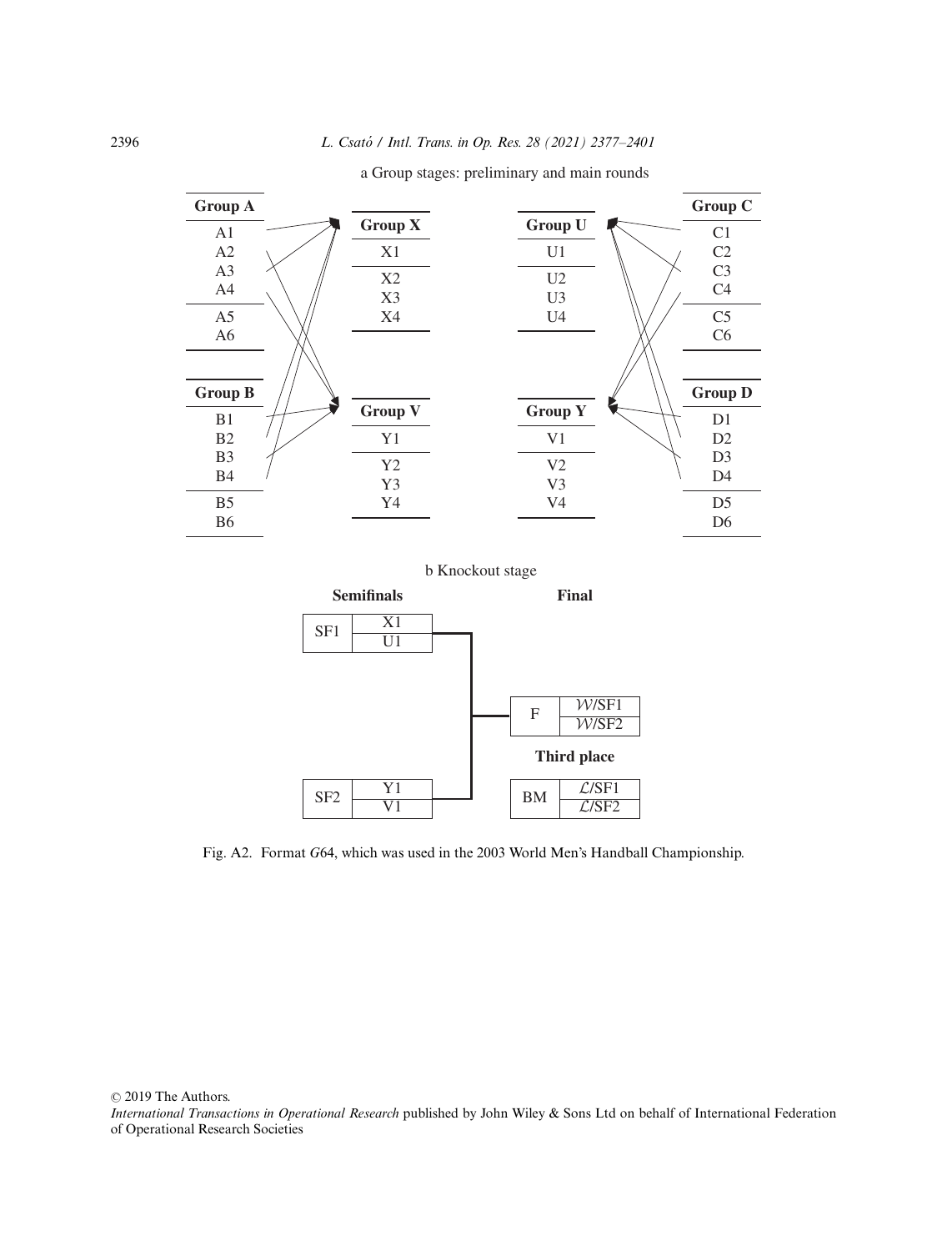

a Group stages: preliminary and main rounds

Fig. A3. Format *G*66, which was used in the 2011 World Men's Handball Championship, and again in the 2019 World Men's Handball Championship.

**Third place**

BM *<sup>L</sup>*/SF1

*L*/SF2

 $SF2$   $X2$ 

Y1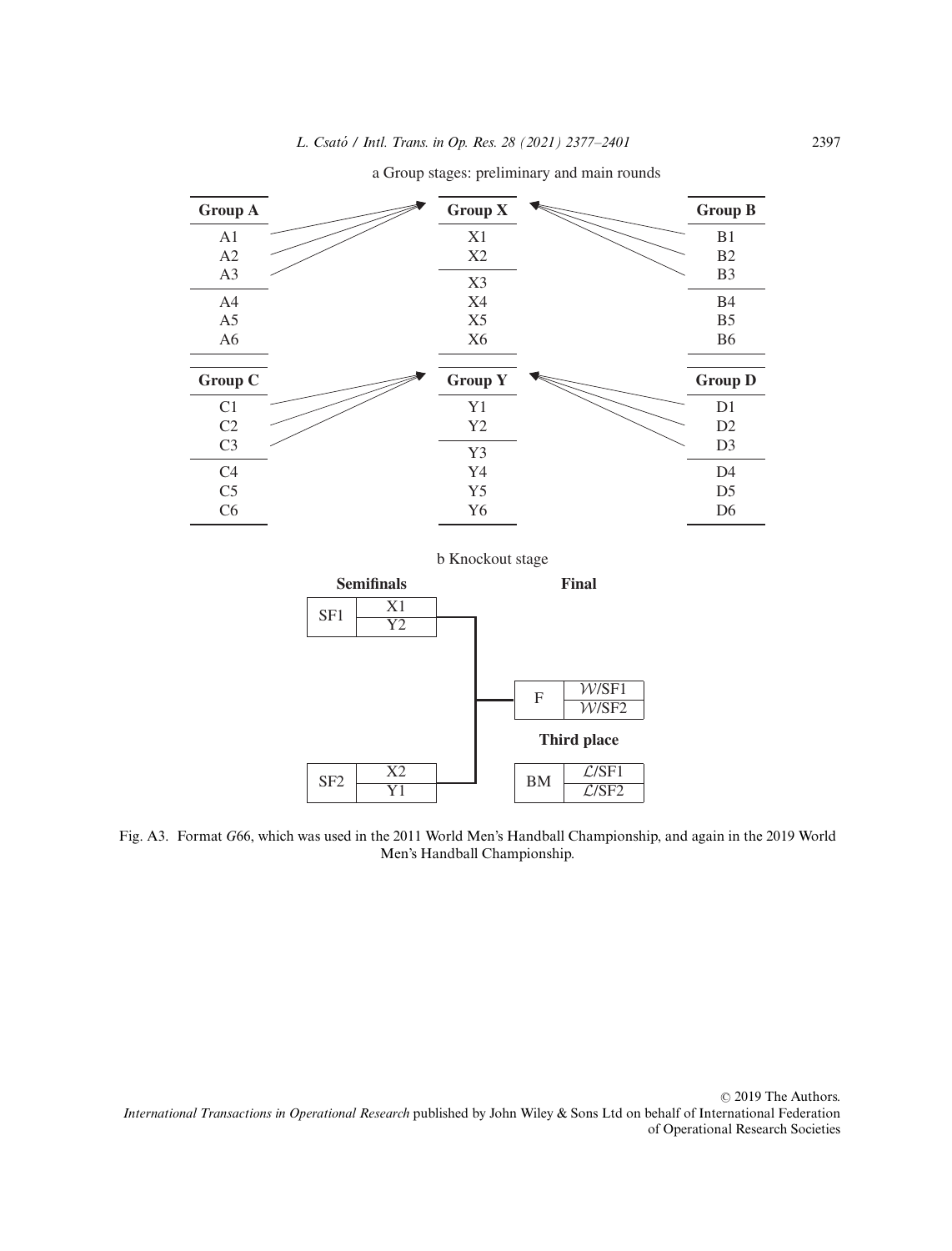



Fig. A4. Format *G*46, which was used in the 2007 World Men's Handball Championship.

© 2019 The Authors. *International Transactions in Operational Research* published by John Wiley & Sons Ltd on behalf of International Federation of Operational Research Societies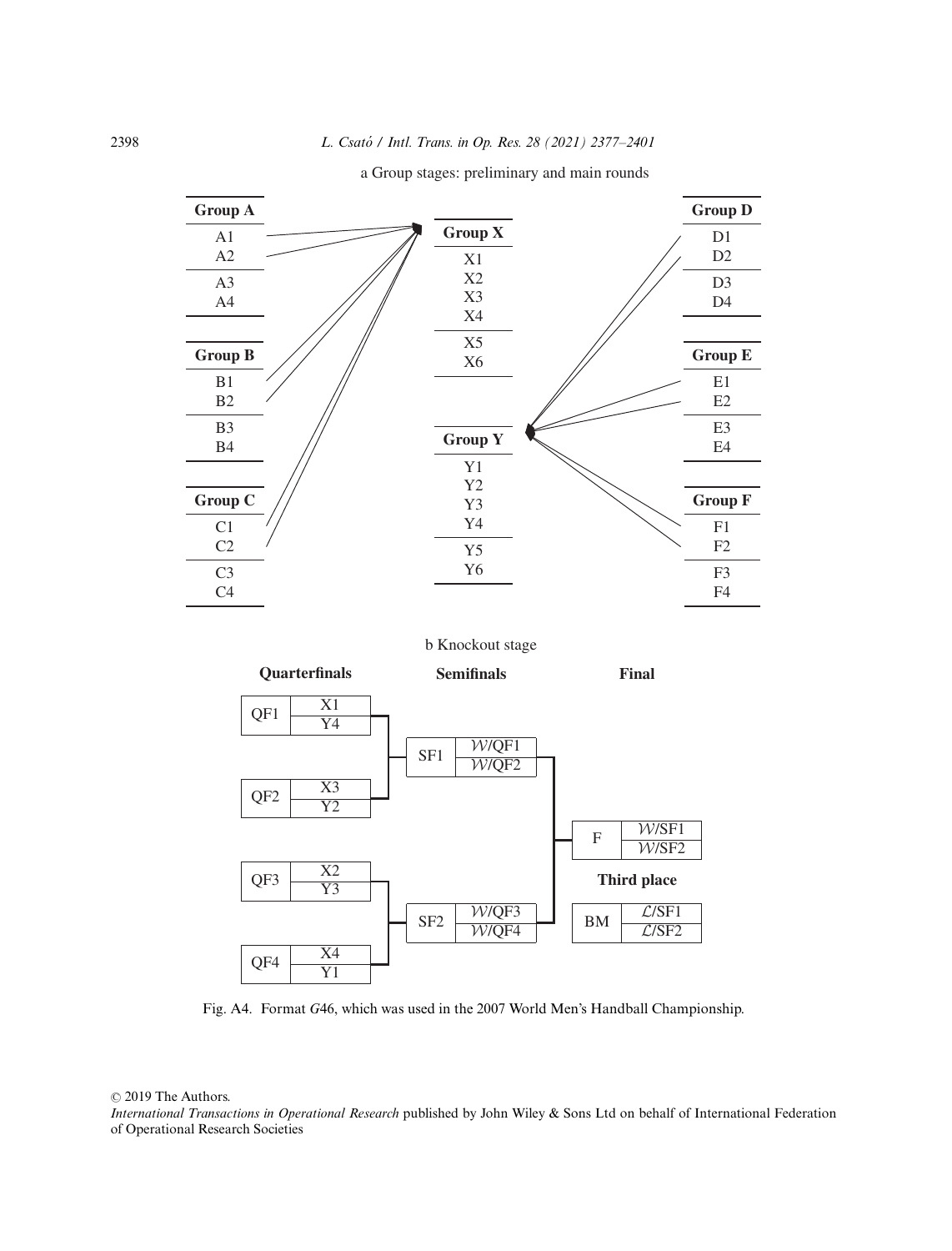

Fig. A5. The probability difference of reaching the first four places as a function of the pretournament rank, compared to competition design  $KO$  ( $\alpha = 4$ ,  $\beta = 24$ ).

© 2019 The Authors.

*International Transactions in Operational Research* published by John Wiley & Sons Ltd on behalf of International Federation of Operational Research Societies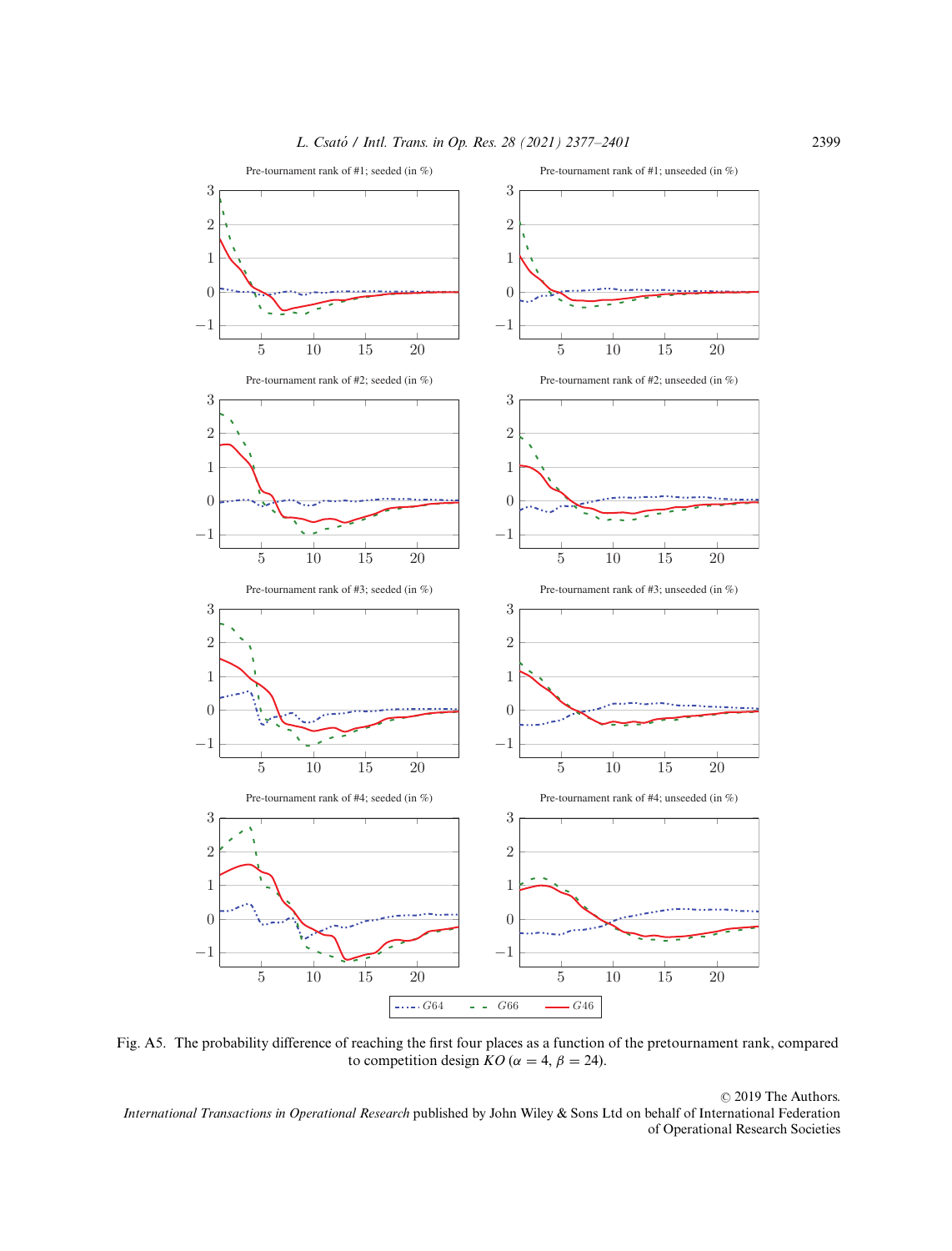

Fig. A6. Sensitivity analysis: The probability difference that one of the best *p* teams *wins* the tournament, compared to a round-robin tournament with 24 teams (*RR*).

© 2019 The Authors.

*International Transactions in Operational Research* published by John Wiley & Sons Ltd on behalf of International Federation of Operational Research Societies